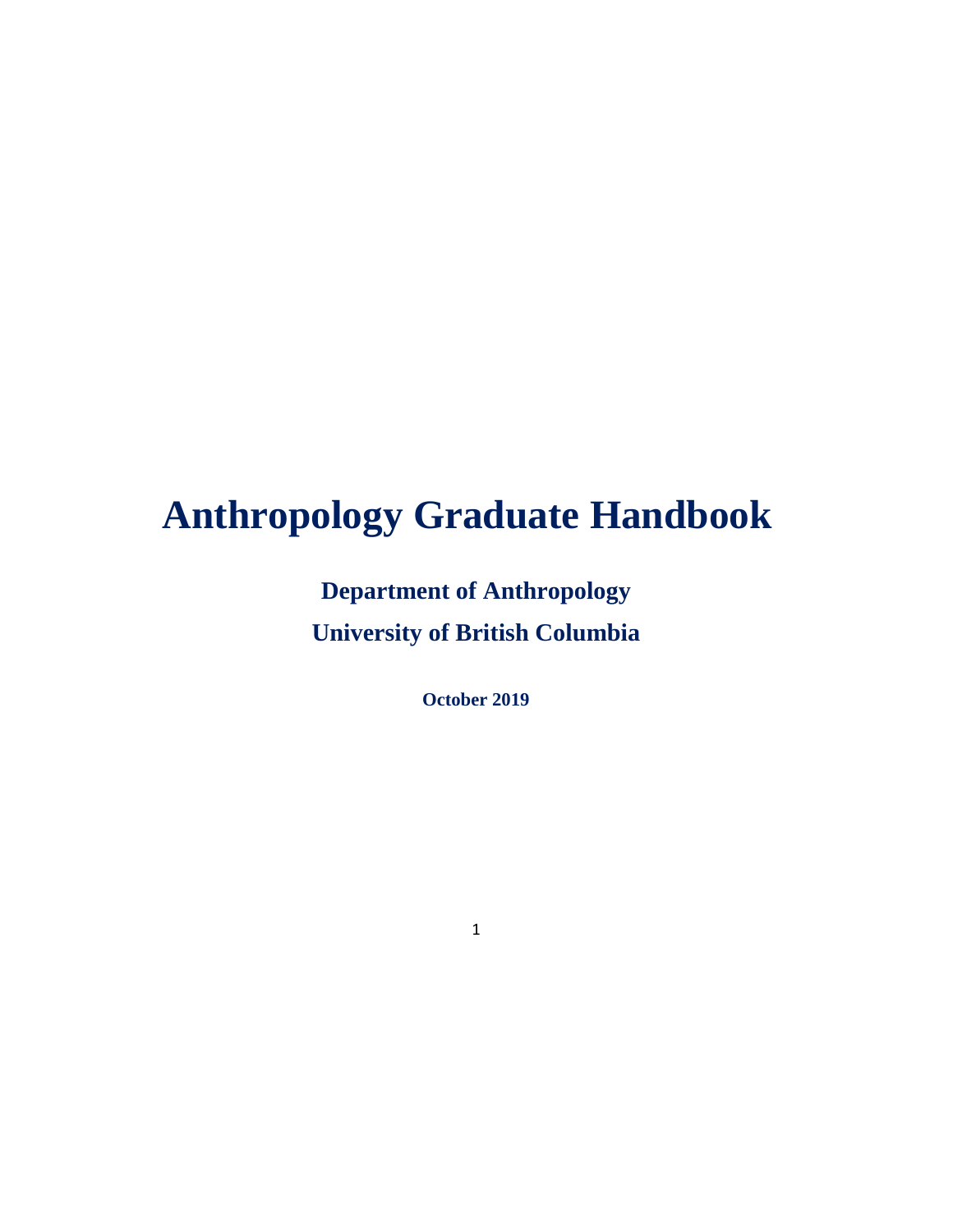#### **Table of Contents**

#### **Masters (MA) Program**

Supervisor and Supervisory Committee **Coursework** MA Thesis Academic Progress Graduate Program Record Applying to the PhD Program and Fast Tracking

#### **PhD Program**

**Supervisor** Supervisory Committee Program Requirements **Coursework** Comprehensive Examination PhD Dissertation Graduate Program Record

#### **Miscellaneous**

Registration U-Pass Tuition and Program Costs Awards and Financial Aid Teaching Assistantships (TA) Graduate Research Assistantships (GRA) Program Extensions Leave of Absence Submitting Final Thesis to cIRcle **Graduation** Community and Support Contact Information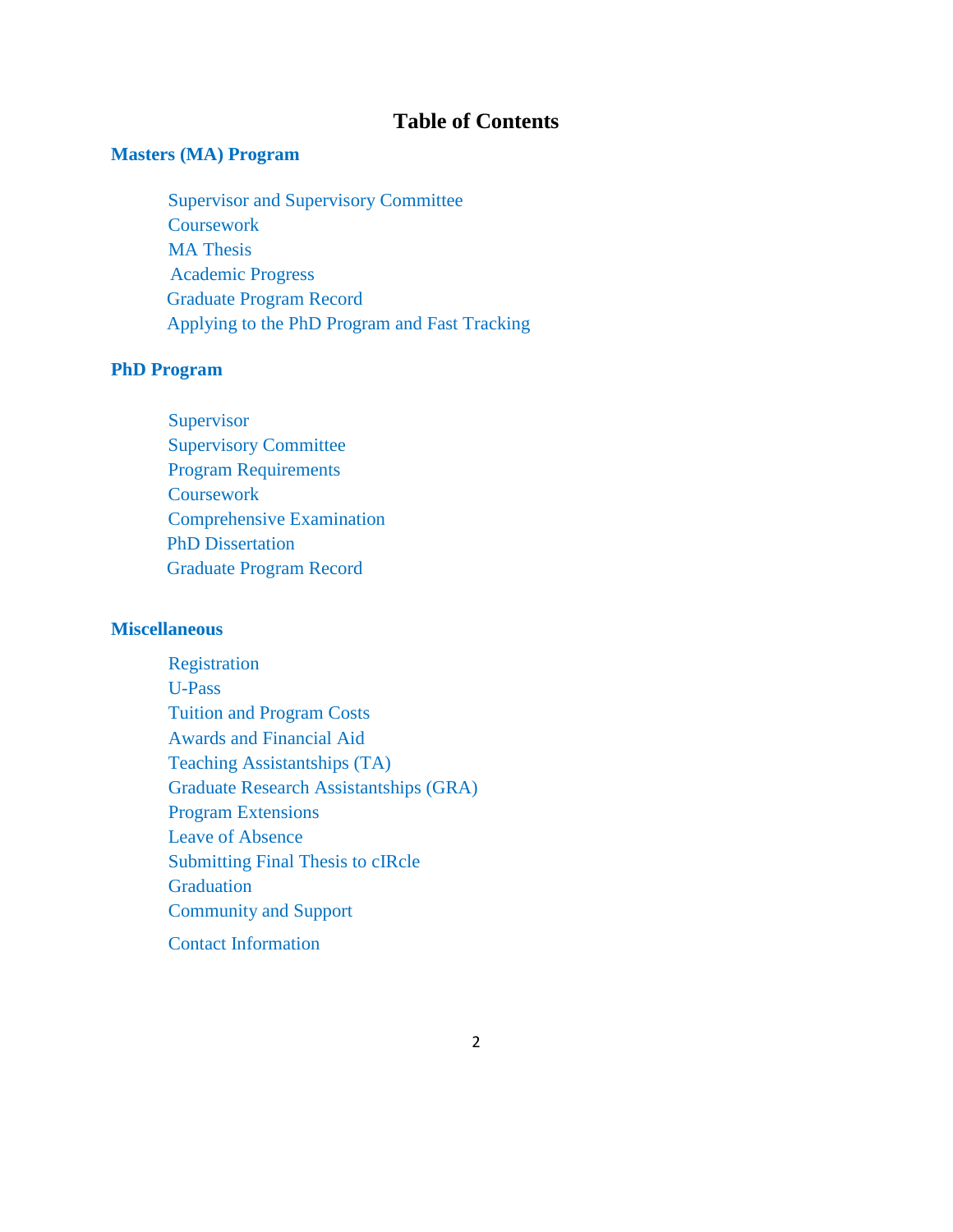## **Masters (MA) Program**

#### **Supervisor and Supervisory Committee**

- Students are assigned to a temporary supervisor once admitted into the program. Students must consult with them no later than the first week of September concerning their first-year program (especially course selections and establishing a permanent advisor).
- Before the end of the first term (December), student must confirm a permanent supervisor whose competencies are appropriate to the intended field of study. **Supervisors must be members of the Department of Anthropology.**
- Within the first term, student must, after consultation with the Supervisor, approach a second faculty member in order to form a supervisory committee; the second member may be an anthropologist or faculty member from another UBC department, program, and centre or research institute. In some cases, it may be desirable to add a third committee member.

#### **Important note:**

Faculty are not allowed to chair more than seven graduate committees (MA and PhD). It is in your interest to consult with faculty early about supervision. Faculty must indicate in writing, on a form available from the Graduate Secretary, that they have accepted a position as Supervisor.

## **Coursework**

- Candidates must successfully complete **24 credits** of courses:
	- a) ANTH 500 (History of Anthropological Thought, 6 credits)
	- b) ANTH 506 (pro-seminar, 3 credits)
	- c) At least three credits of advanced methodology in the appropriate areas of ethnographic, archaeological, or museological research (ANTH 516, 517, or 518)
	- d) At least six credits of coursework outside their sub disciplinary specialty, with at least three credits of which must be in Anthropology
	- e) At least six additional credits of other elective coursework
- Students may also take courses at the 300 and 400 level; however, to meet Faculty of Graduate Studies regulations, no more than six credits from undergraduate courses can be used to meet the 24-credit course requirement.
- **Directed reading courses** require approval from the Graduate Advisor and Department Head and take two forms: stand-alone tutorials or graduate sections of senior undergraduate courses. A typical list of reading course requirements includes regular meetings to discuss readings,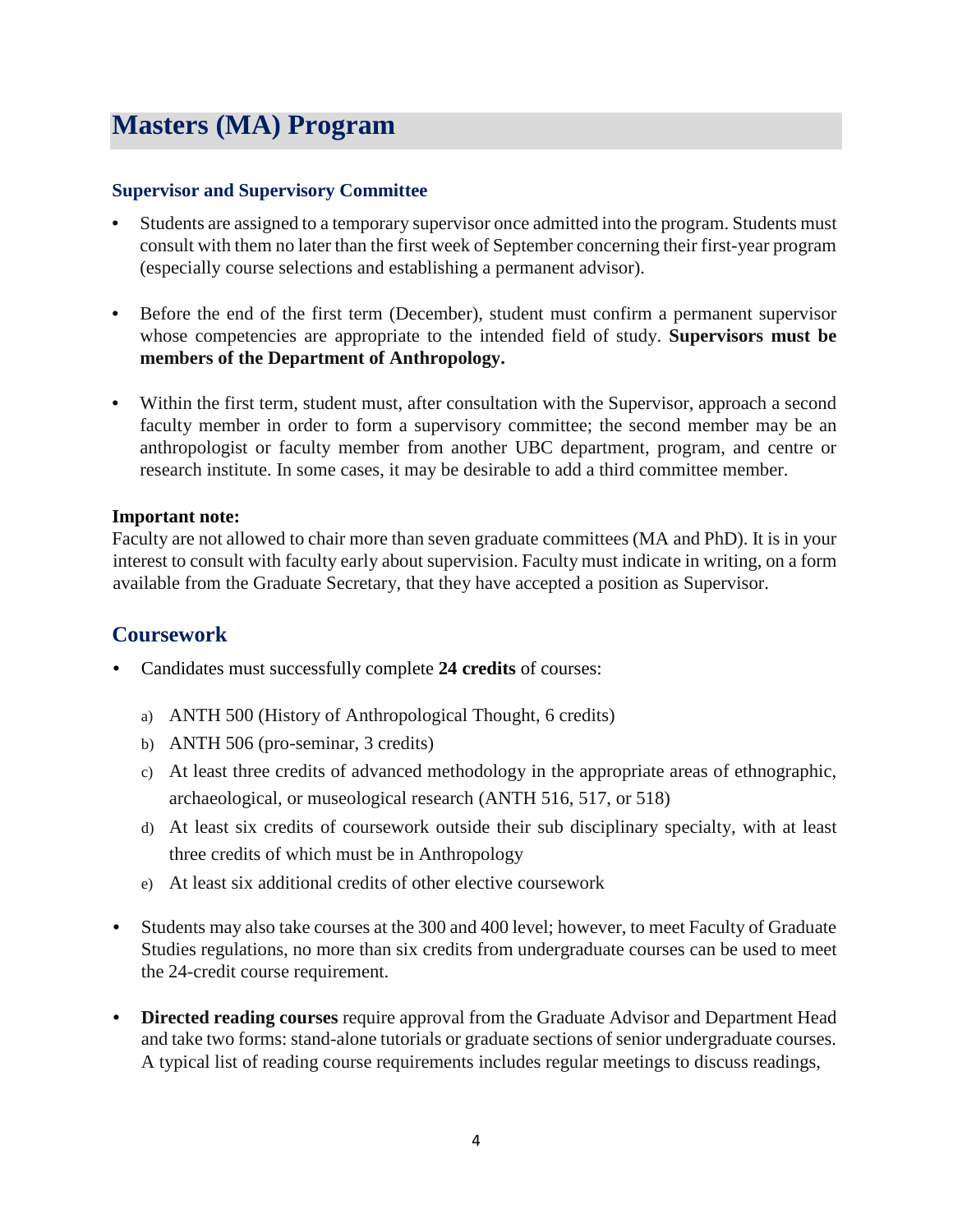brief written reports or presentations on the readings, an annotated bibliography and a final paper.

• You may be exempted from specific course requirements if your graduate program is satisfied that you have acquired the knowledge from previous courses or experience.

**Important**: Exemptions do not reduce the total credits required to earn your degree. You and your program must substitute another appropriate course or courses with the same credit value.

## **MA Thesis**

#### **(https://anth.ubc.ca/graduate/ma-degree/ma-thesis/)**

- Students register for the thesis as a six-credit course (ANTH 549)
- A thesis may be no longer than 50 double-spaced pages. It must employ standard type (12 point font) and standard margins on all sides of the page. Theses must meet these conditions before they are examined. Students in Museum Studies may also prepare a museum exhibit in addition to the written MA thesis.
- Once committee members approve the thesis, a copy is submitted to AGSC by the Advisor along with a memo stating that the thesis is ready to be evaluated.
- AGSC appoints an additional faculty member (MARC Reader) for final reading and evaluation.
- Upon completion of review, the committee may;
	- a) Pass the thesis as is
	- b) Pass the thesis requiring minor corrections and revisions
	- c) Require additional round of major revisions and re-evaluation of the thesis d) Fail the thesis
- It is recommended that the student meet with their advisory committee to discuss the thesis after the final evaluation.
- Students who have not completed their thesis by the end of the third year may have their progress evaluated as unsatisfactory.

## **Academic Progress**

Students are expected to maintain the highest academic standards during their MA studies:

- The Faculty of Graduate and Postdoctoral Studies has set 60% as a passing grade.
- No more than six credits of grades below 68% can be counted towards the program;
- All other courses must achieve a minimum of 68%.
- The Department of Anthropology sets 75% as the passing grade for its core graduate seminar, ANTH 500 and the required methodology course.
- Students who fail a course normally are required to repeat it or choose a suitable replacement (except in the case of ANTH 500) and achieve at least a grade of 74%.

Students who consistently receive poor grades may be required to repeat courses, undertake additional coursework or withdraw from the program.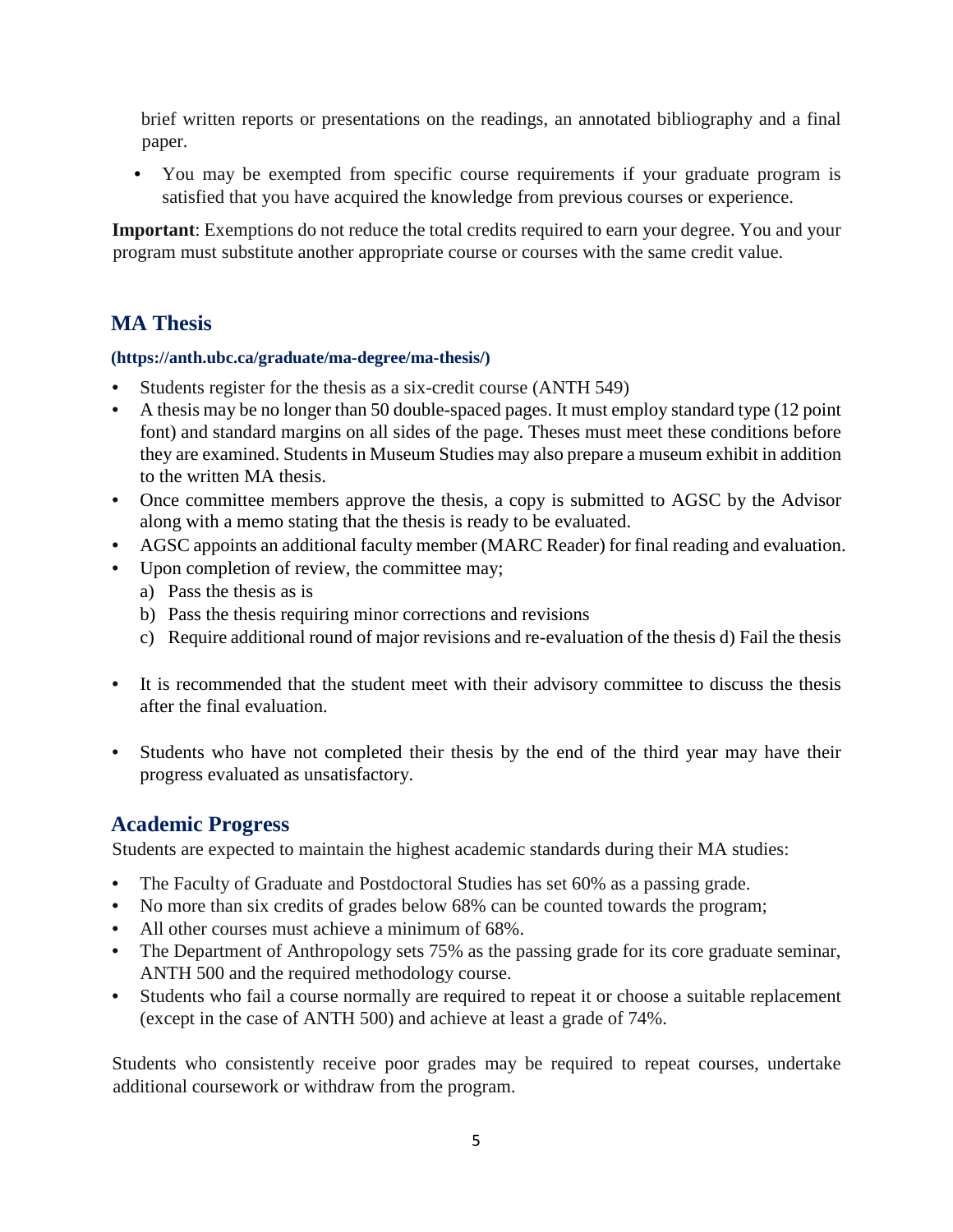Students who fail to complete a satisfactory proposal within two years may also be required to withdraw.

#### **Graduate Program Record**

Once a supervisory committee has been formed, its members and the student must meet to complete a [Graduate Program Record.](https://anth.sites.olt.ubc.ca/files/2013/02/Anth_ProgramRecord_MA_Writable.pdf)

The form records biographical information, details of previous work, and the proposed program of study. It must be submitted to the AGSC for approval before the end of the first term.

Any changes in the program, including changes in coursework, must be promptly recorded in the Graduate Program Record and reported to the AGSC.

## **Applying to the PhD Program and Fast Tracking**

MA students interested in continuing on to the PhD program at UBC **must apply for admission** like all other non-UBC MA students.

#### **Fast-Tracking**

The request to fast-track a student must be initiated by the supervisory committee indicating at least one of the following criteria:

- 1. The student has a record of scholarly publications (journal articles, book chapters, or books).
- 2. The student has had substantial fieldwork, lab, or work-related experience in her or his field of proposed research.

If the request is approved, the student's subsequent year in the graduate program will be considered to be his or her second year in the PhD program.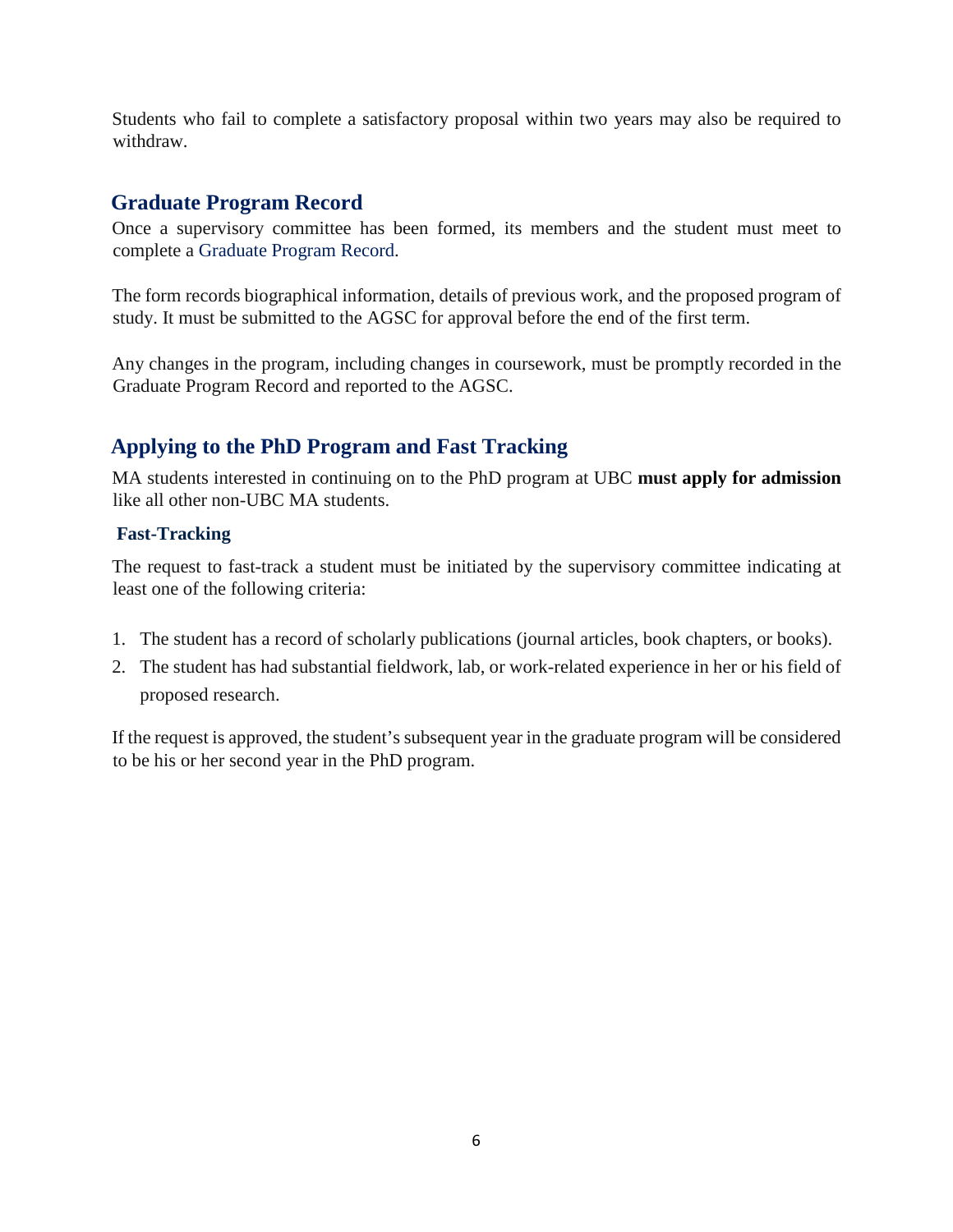## **PhD Program**

## **Supervisor**

Students select (with mutual agreement) a Chair (Supervisor) whose competencies are appropriate to the intended field of study. The Chair would normally be an Associate or Full Professor of Anthropology

Under special circumstances, the AGSC can petition to allow an Assistant Professor to act as a student's supervisor.

Students must consult with their Supervisor no later than the first week of September concerning their first-year program (especially course selections and forming a committee).

**Important:** Faculty are not allowed to chair more than seven graduate committees (MA and PhD). It is in your interest to consult with faculty early about supervision and to consider alternate supervisors. Faculty must indicate in writing on the student's program record that they have accepted a position as Supervisor.

If the student would like to switch supervisors

## **Supervisory Committee**

- As soon as possible, students invite two additional faculty members with appropriate competencies to form the Supervisory Committee.
- The Committee may include one or more members from outside the Department and may be changed with the agreement of the Chair and other members of the committee.
- Students should seek replacements for members who take leaves of absence. A Chair must be replaced, by an acting Chair or permanently, while on leave.
- All changes to the Supervisory Committee should be communicated to the AGSC.

## **Program Requirements**

[\(https://anth.ubc.ca/graduate/phd-degree/\)](https://anth.ubc.ca/graduate/phd-degree/)

- Students are expected to attain their degrees within six years. A student first gains full standing as a doctoral candidate within the Department by completing the following requirements:
- 24 months of residency
- 18 credits of coursework
- A research proposal, and
- Satisfactory performance in a comprehensive examination (which must be completed in the first three years of the program).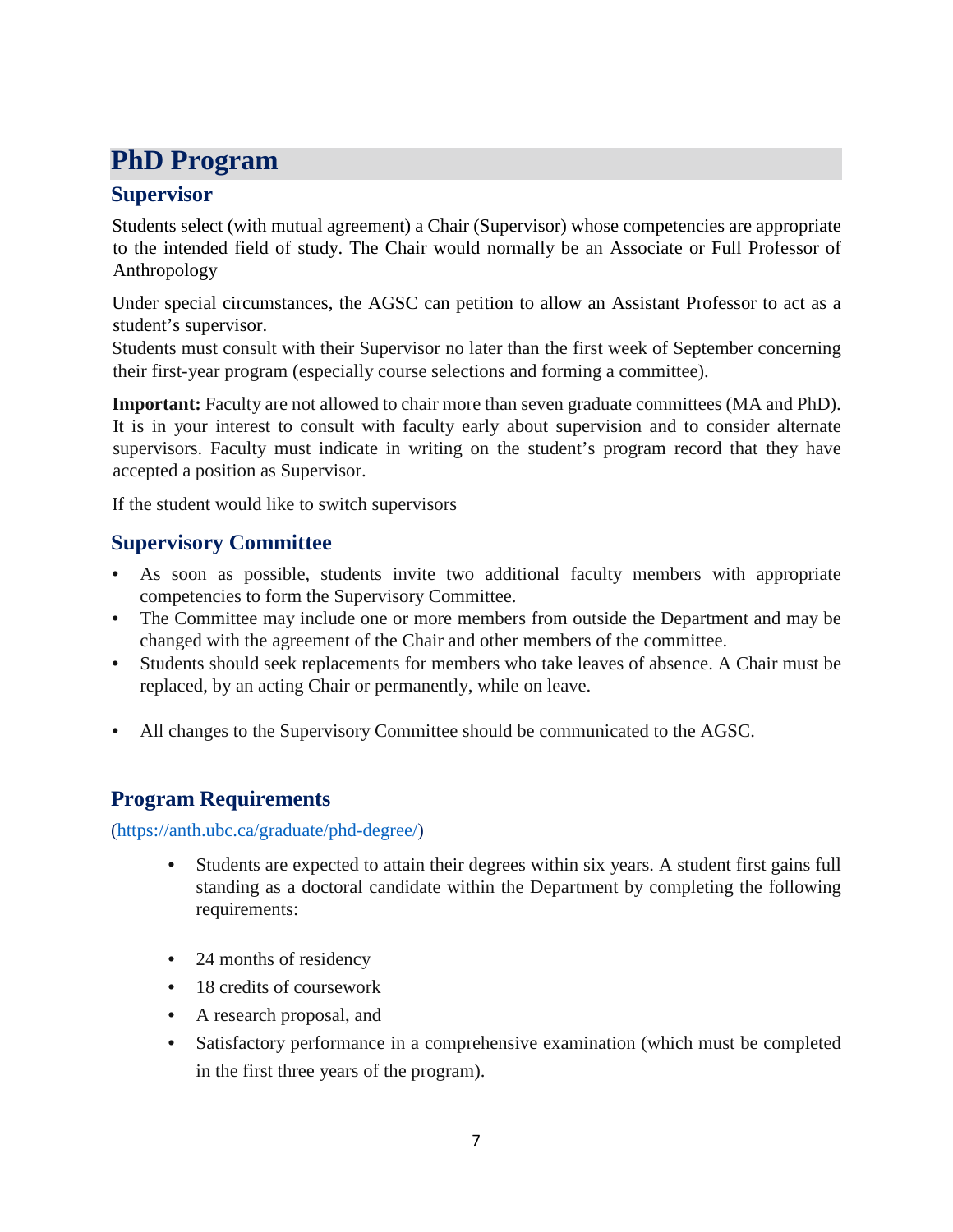- The comprehensive examination (see below) takes place in two parts:
	- 1) a one-day written exam, and
	- 2) A two-hour oral exam that takes place within two weeks of the written exam.
- Students then proceed with research and preparation of a PhD dissertation under the direction of the Supervisory Committee.
- The candidate completes the degree upon successfully defending their dissertation in the University examination (see below.)

## **Coursework**

PhD students must take at least **18 credits** of core courses which normally include:

- ANTH 500 (History of Anthropological Thought, 6 Credits)
- ANTH 506 (the pro-seminar, 3 Credits)
- An advanced methodology course in the appropriate areas of ethnographic, archaeological, or museological research (ANTH 516, 517, or 518, 3 Credits)
- 2 additional courses prior to comprehensive examination (6 Credits)

Up to 12 credits may be taken in the form of supervised reading courses where appropriate graduate seminars are not available and upon the agreement of instructors.

The Supervisory Committee may require additional coursework, beyond 18 credits, including courses at the undergraduate level, in order to prepare students for research in their chosen field.

• Please note: students must maintain [continuous registration.](https://www.grad.ubc.ca/current-students/student-responsibilities/continuous-registration) This is why we add each student to the thesis course (ANTH 659 Doctoral Dissertation) once they have completed their 18 credits, and until they complete their dissertation.

## **Comprehensive Examination**

When all the required coursework has been completed, and the Supervisory Committee is satisfied that the student is fully prepared, the student may prepare for the **Comprehensive Examination**. The purpose of the exam is to test: a) the student's grasp of major themes, concepts, and research findings within the discipline of anthropology, and, b) the student's ability to communicate her or his understanding of the research project clearly, both orally and in writing. Fieldwork for the dissertation cannot be undertaken until the examination is passed.

Most students complete their Comprehensive Examination within two years and are admitted to candidacy. The Faculty of Graduate and Postdoctoral Studies (G+PS) requires any student who has not been admitted to candidacy within a period of three years from the date of initial registration to withdraw from the program. Extensions may be permitted by the Dean of Graduate Studies under exceptional circumstances.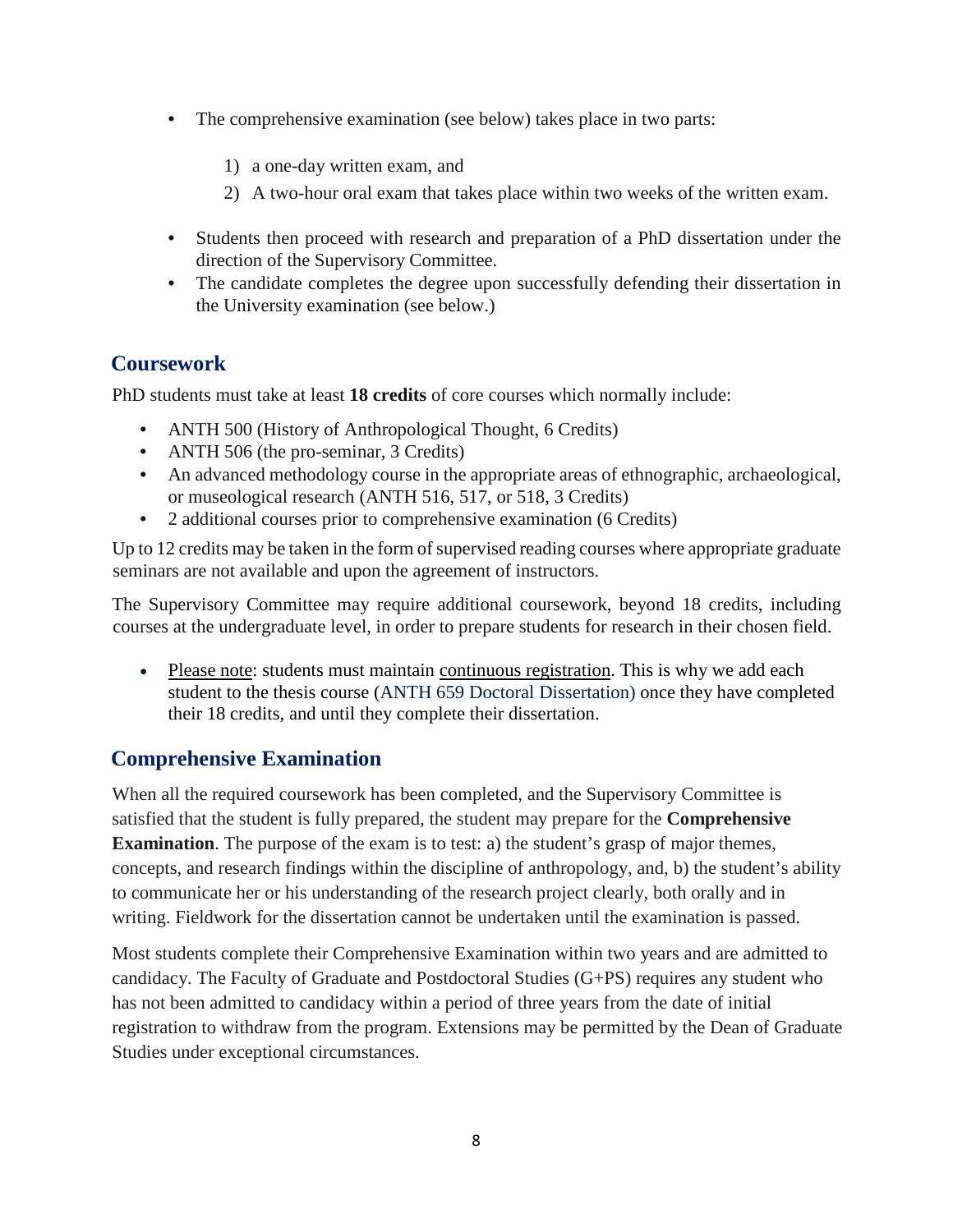#### *Preparation for Comprehensives*

By January of their second year, students will have (in consultation and with the approval of their committee):

- 1. Identified three areas of expertise: two topical or theoretical areas (typically one more general sub-field of anthropology (e.g. political anthropology), one particular area of specialization and one ethnographic area in which the student will be examined.
- 2. Submitted a schedule for completion of the comprehensive examination.
- 3. Prepared **three thematically organized annotated bibliographies** in consultation with their committee. The bibliographies should reflect the significant works in the subfields in which the student plans to work and should provide a foundation for research and teaching in the subfields. Two lists should focus on subfields relevant to the student's area of interest; the third should focus on the appropriate geographic or ethnographic region in which the student plans to carry out research. Each bibliography is limited to 30 items and can be no longer than 15 pages (single-spaced), 12 pt, 1″ margins. They must be approved by the student's supervisory committee. The bibliographies are public statements that are kept on file in the Graduate Office for consultation by other graduate students and faculty.
- 4. **Submit a dissertation research proposal (maximum length 25 double-spaced pages, excluding references)**, 12 pt. A copy of the proposal must be submitted to the Graduate Office upon completion of the Comprehensive Examination. Students are encouraged to consult proposals on file while composing their own.

A research proposal should include the following features:

(a) Clear statement of the mail goals of research project;

(b) Discussion of the relevant literatures and concepts that inform the project and of its intended contributions to scholarship and the public including, where relevant, community of study; (c) Information on how the research will be done including: feasibility in terms of time requirements, access to data, etc.; outline of research methods to be used; identification of potential ethical issues and means of addressing them (Students will submit a request for research ethics approval after their comprehensive exam, and will elaborate on the ethical dimensions of the project in much more detail than in the proposal).

#### *The Comprehensive Examination*

Once the committee members are satisfied that the annotated bibliographies and the proposal are ready for examination, the supervisor contacts the Chair of the AGSC to arrange for the Comprehensive Examination. The supervisor may suggest two possible examiners from the Department of Anthropology, but the Examining Committee as a whole must be approved by the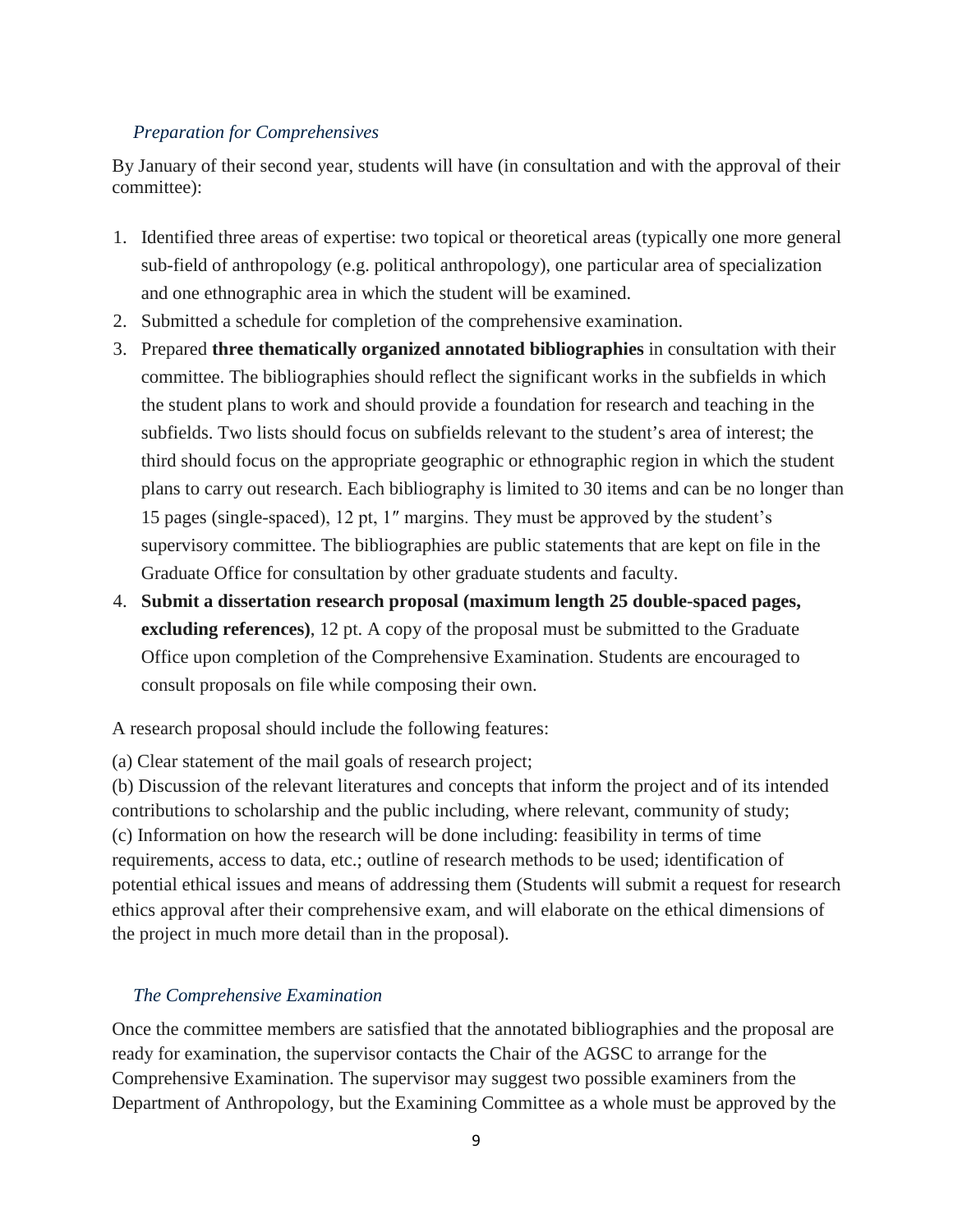AGSC. Examinations must be completed no later than three months prior to the G+PS deadline and must take place during one of the two examination periods:

- 1. Spring- March/April/May during their second year
- 2. Fall- October/November- final opportunity during their third year in the program

Advisors of students who are unable to complete their examinations during these periods may petition the AGSC for an extension or to hold the exam in another month. In any case, students must complete their exams before the end of the third year.

#### **Structure of the Examination**

#### *Written Comprehensive*

The written portion of the exam is based upon the annotated bibliographies prepared by the student.

- 1. In the written portion of the comprehensive examination a student will demonstrate expertise in two areas of specialization relevant to their sub-field plus an ethnographic area.
- 2. The examiners will be members of the student's supervisory committee, two additional members (normally) of the Department, and the chair, who is a member of the AGSC. Copies of the annotated bibliographies and proposal must be provided to the examiners and the chair. At least two weeks lead time must be provided for examiners to review the documentation.
- 3. Questions (usually two) will be set by the student's supervisory committee and the AGSC appointed examiners. The student's supervisor is responsible for coordinating the drafting and revision of questions, which must be approved by the examining committee. A completed set of questions will be sent to the chair, who is responsible for scheduling the examination.
- 4. The written comprehensive will be an essay-style examination. The examination will be written in the department during the course of one working day. Students will only be permitted to refer to hard copies of their proposal and the three annotated bibliographies as memory aids.
- 5. After reading the essays, the examination committee will decide to: 1) pass the student on the written portion of the comprehensive exam and advance the student to the University oral defense of the proposal, 2) require the student to write a supplemental paper(s), or 3) fail the student. Supplemental paper(s) will be read by the full examining committee. (Effective as of September 1, 2011.)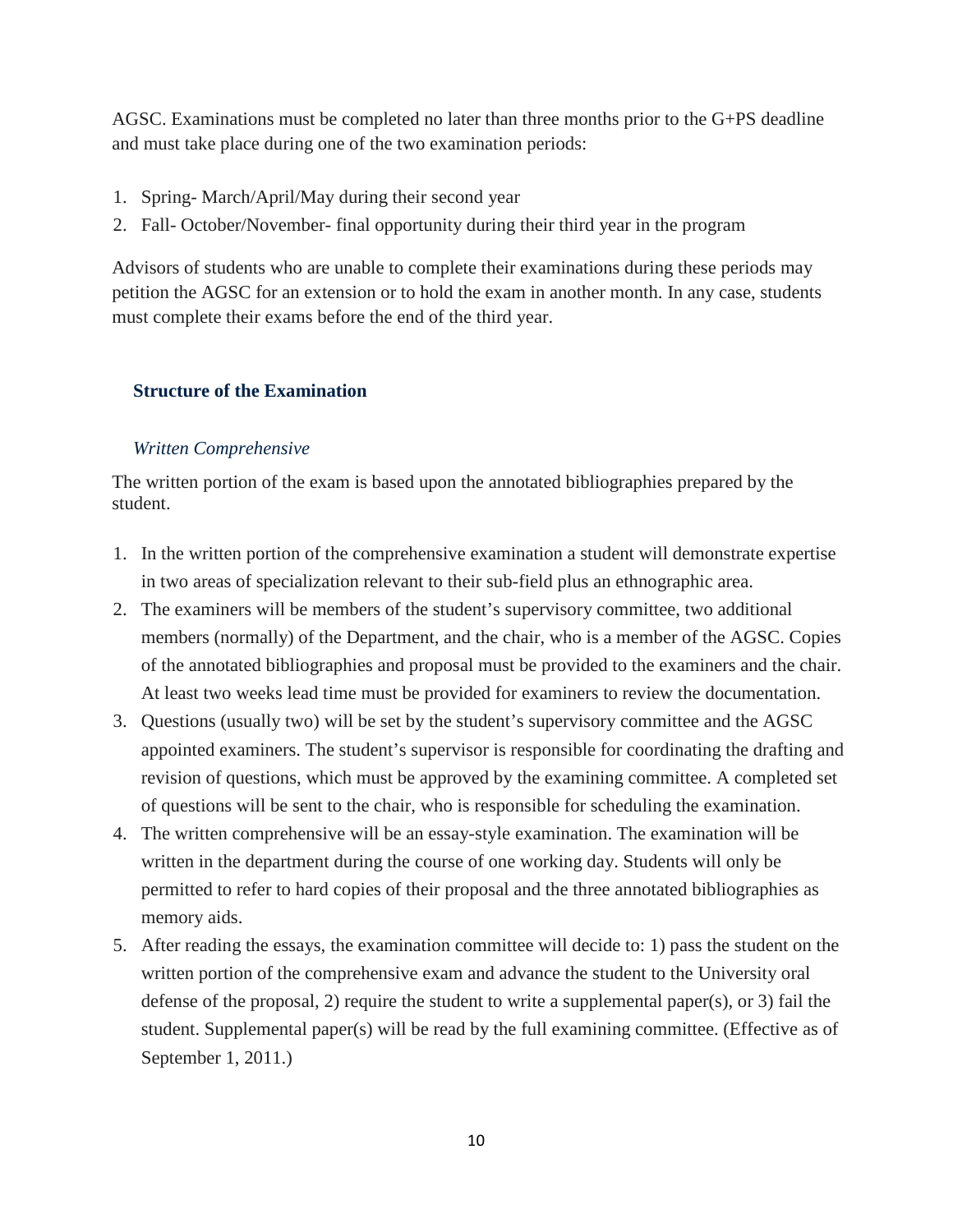6. A student must pass (or provisionally pass) all portions of the written part of the comprehensive before the committee advances them to the oral portion of the examination.

#### *Oral Presentations*

Once a student has passed the written examination, the oral examination will follow within two weeks (10 working days). The same examination committee will conduct the oral examination. Other members of the department (faculty and students) are encouraged to attend.

- The student will make a presentation of the proposed research for 20 to 30 minutes.
- There may be two rounds of questions focusing on any dimension of the research proposal, including methods, theories, or feasibility of the project. Each round of questions proceeds in the following order: examiners, members of the supervisory committee, and ending with the student's supervisor. The AGSC Chair at his or her discretion may ask one or two questions at the end of the final round. The Chair also asks members of the public to pose questions.
- Upon completion of the questions, the candidate is asked to leave the room while the committee deliberates. The student is invited back into the room and informed by the AGSC Chair of the committee's decision once it has been made.

The examining committee will decide to:

- (a) Advance the student to candidacy,
- (b) Request revisions to the research proposal, or
- (c) Fail the student.

#### *Advancement to Candidacy*

Upon successful completion of coursework, residency, the Comprehensive Examination, and the submission of an acceptable proposal, the AGSC will request the Head of the Department to recommend to the Faculty of Graduate and Postdoctoral Studies that the student be advanced to candidacy no later than three years after commencing their PhD studies.

#### *Failure to pass comprehensive exams*

Failure to pass the written or oral portion of the comprehensive exam means that the student withdraws from the PhD program. In that case, the student has the option to be transferred to the MA program and complete an MA instead. Students who transfer must complete all the requirements for the master's degree, including the credit requirements.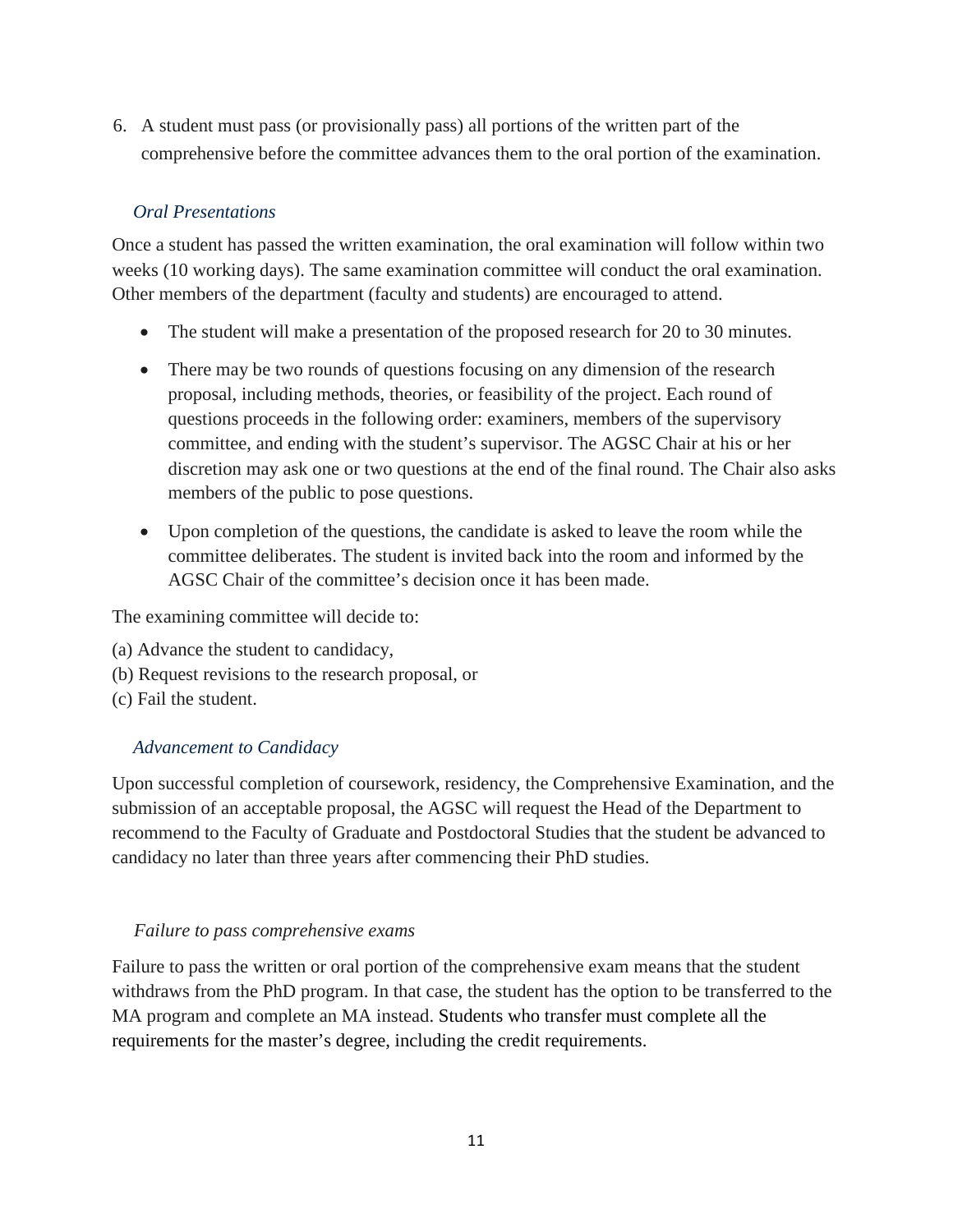## **PhD Dissertation**

#### (https://anth.ubc.ca/graduate/phd-degree/phd-dissertation/)

[Supervisory Committees](https://anth.sites.olt.ubc.ca/graduate/current-students/supervisory-committee/) [s](https://anth.sites.olt.ubc.ca/graduate/current-students/supervisory-committee/)upervise and bear ultimate responsibility for approving research carried out by PhD candidates. It is critical that PhD candidates keep their Supervisory Committees well informed of their research activities.

The dissertation must adhere to style guidelines set out on the [Faculty of Graduate](https://www.grad.ubc.ca/current-students/dissertation-thesis-preparation/style-guides-computer-tools) Studies websit[e](https://www.grad.ubc.ca/current-students/dissertation-thesis-preparation/style-guides-computer-tools) Please note that "any research or study conducted at UBC facilities (including UBC's affiliated hospitals) or undertaken by persons connected to the University that involves human or animal subjects must be reviewed and approved by the appropriate division of the [Office of Research](https://ethics.research.ubc.ca/) [Ethics"](https://ethics.research.ubc.ca/)

For research involving animals, fish or cephalopods, contact the [UBC Animal Care Committee.](https://animalcare.ubc.ca/)

For research involving human subjects, human tissue, human stem cells or data collected on human subjects, contact the [Office of Research Ethics.](https://ethics.research.ubc.ca/)

For research involving human subjects, either directly or indirectly, which are non-invasive to the person, contact the [UBC Behavioural Research Ethics Board](https://ethics.research.ubc.ca/behavioural-research-ethics) [\(](https://ethics.research.ubc.ca/behavioural-research-ethics)BREB). The BREB reviews all research involving interviews, focus groups, aptitude testing, internet surveys, telephone polls, or psychological experiments.

For medical research such as clinical trials, epidemiological studies with blood or tissue samples, medical imaging, rehabilitation or exercise programs, genetic banking of tissues or human stem cell research, contact the [Clinical Research Ethics Board](https://ethics.research.ubc.ca/clinical-research-ethics) [\(](https://ethics.research.ubc.ca/clinical-research-ethics)CREB). Further research ethics guidelines can be found [here.](https://www.grad.ubc.ca/current-students/dissertation-thesis-preparation/ethical-issues)

#### **Scheduling the PhD Dissertation Defense**

When Committee members agree that the thesis is ready for examination, the Chair informs AGSC.

- The dissertation is sent to the Dean of the Faculty of Graduate and Postdoctoral Studies, with a memo from the Department Head, for transmission to the External Examiner and to the University Examiners.
- The Faculty of Graduate Studies administers the University Examination. The Dean appoints the Chair of the Examining Committee and schedules the examination in the examination theatre of the Faculty.

The University Examining Committee consists of;

- a) The student's Chair and a quorum of the Student's Supervisory Committee
- b) Two University Examiners. At least one of them must be a member of another department at UBC.
- c) External Examiner (not associated with UBC or with supervision of the thesis)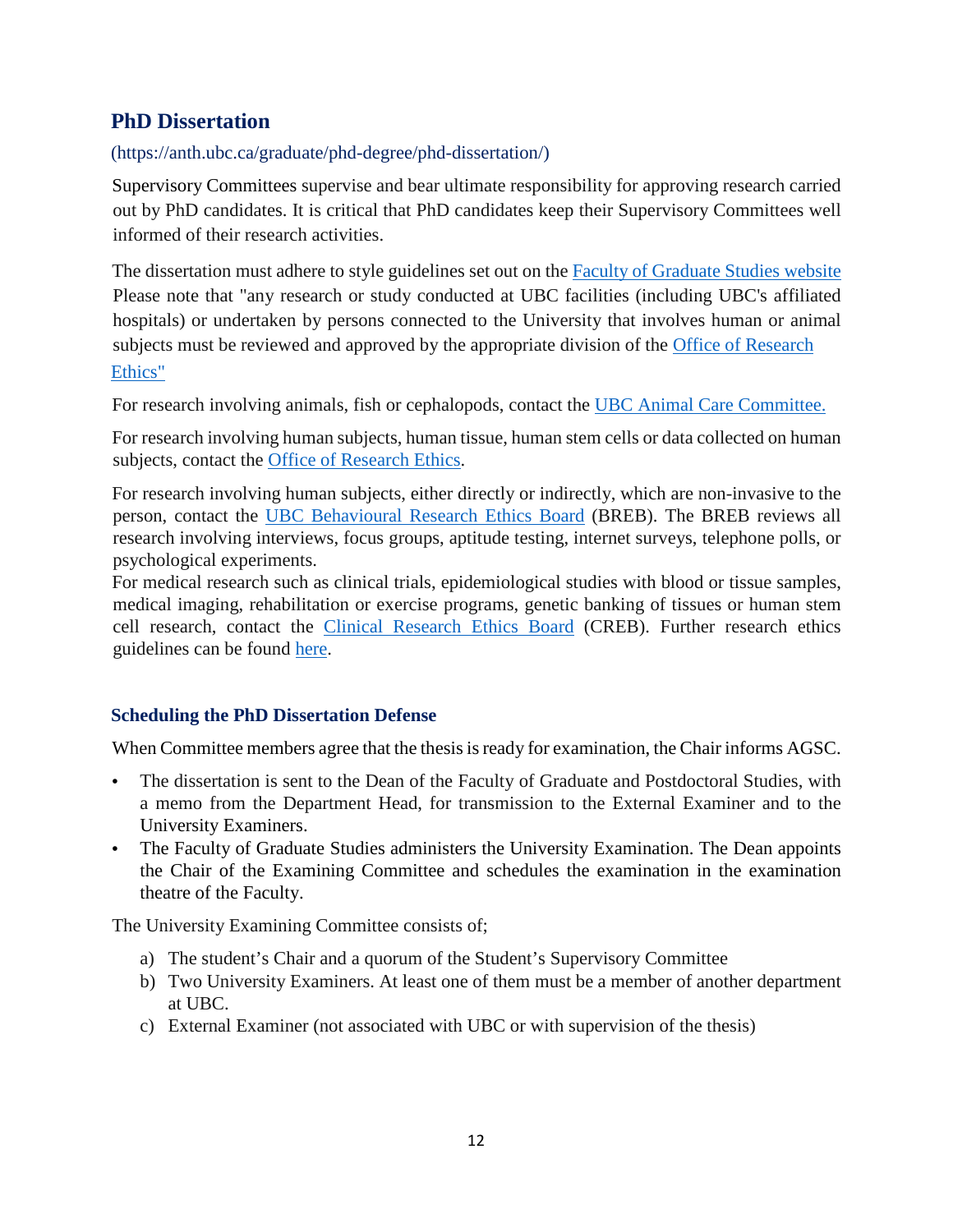• Upon approval of the dissertation, students must submit an unbound copy to the Graduate Secretary and as well as the Faculty of Graduate and Postdoctoral Studies before the degree can be awarded.

**Note**: The Faculty of Graduate and Postdoctoral Studies does not permit examinations in August.

## **Graduate Program Record**

The graduate Program Record is completed by the student and the Supervisory Committee and must be reviewed at least once a year (in April) and preferably more often.

The record includes;

- Biographical information
- Details of work prior to admission
- Details of proposed course of study (course numbers, titles, credit values, names of instructors)
- Grades
- Information on the Dissertation
- Leaves
- Program Extensions
- Any other pertinent information

Once completed, the Record form must be submitted to the AGSC for review and approval.

Alterations in an approved program — including changes in coursework, dissertation topic, and committee membership as well as leaves — must be reported to the AGSC for approval before being recorded in the Graduate Program Record.

## **Registration**

To register:

- Go to the SSC and click on the Registration tab
- Make sure you have selected the right campus and session (right hand side of the screen)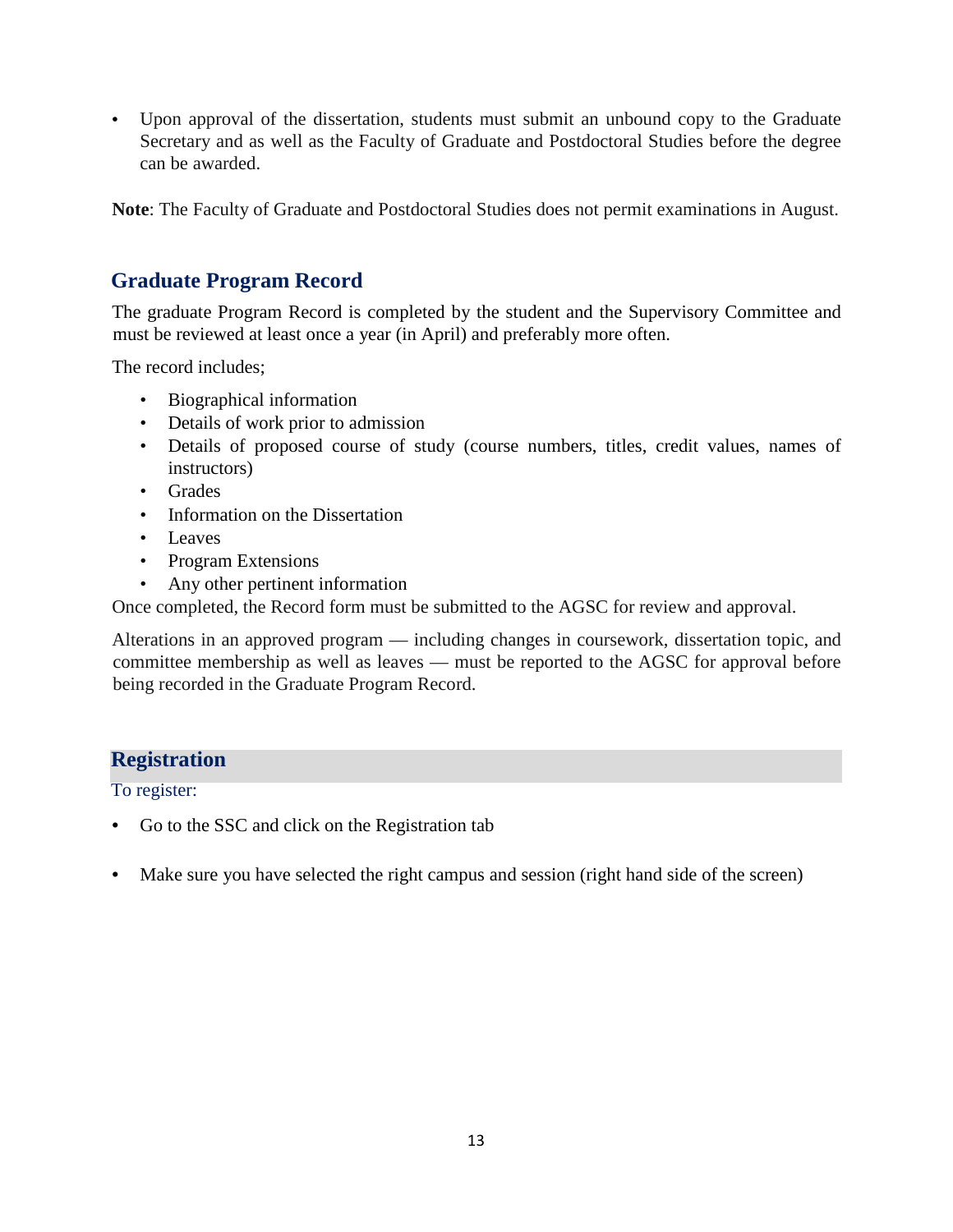| <b>UBC</b><br>KWWZ                                      | a place of mind                              | <b>Vancouver Campus</b>            | THE UNIVERSITY OF BRITISH COLUMBIA | Qv                                                   |
|---------------------------------------------------------|----------------------------------------------|------------------------------------|------------------------------------|------------------------------------------------------|
| <b>Student Service Centre</b><br><b>Course Schedule</b> |                                              |                                    |                                    |                                                      |
| Program                                                 | Browse $\vee$<br>Search $\vee$               | Registration $\vee$<br>Help $\vee$ |                                    | Logout                                               |
|                                                         | Course Schedule / Welcome to Course Schedule |                                    | Campus: UBC Vancouver              | Session: 2018 Summer<br>$\checkmark$<br>$\checkmark$ |
| Name:                                                   |                                              | Student #:                         | Session: 2018 Summer               | <b>O</b> New Worklist                                |
| Campus: UBC Vancouver                                   |                                              | Program: BA                        | Year Level: 1                      | Worklist 1                                           |
|                                                         | Cr/D/F Grading: Permitted in your Program @  |                                    |                                    |                                                      |
| Registration Status: Open                               |                                              |                                    |                                    |                                                      |

#### The University of British Columbia - Course Schedule

• You could either search the courses or use the [Browse](https://courses.students.ubc.ca/cs/main?sessyr=2018&sesscd=W) tab. The course description appears once you click on the course code.

#### **Add/Drop Deadlines**

- The Add/drop deadline is within the first 2 weeks of the course for one-term courses, and within the first 3 weeks for two-term courses.
- If you want to add or drop a course outside of these time periods, you need to complete [a](https://www.grad.ubc.ca/sites/default/files/forms/change_of_registration.pdf) [Change of Registration form](https://www.grad.ubc.ca/sites/default/files/forms/change_of_registration.pdf) [\(A](https://www.grad.ubc.ca/sites/default/files/forms/change_of_registration.pdf)dd/Drop form) and have it signed by the relevant course instructor and graduate program advisor, then submit the form to the Faculty of Graduate Studies.
- You may withdraw from any course at any time up to the end of the sixth week of class for courses that span two terms. Withdrawals will be recorded on the transcript by a standing of W. W standings are not included in computing grade averages.

#### **Continuous Registration**

- You must register when you begin your studies, and must remain continuously registered throughout until you have completed your degree.
- If you are approved for a formal leave of absence, you do not need to register while you are on leave. You must register again when your leave is over.
- If you are doing your thesis or dissertation, you should register in to ANTH 549 or ANTH 649 respectively.
- If you fail to register for two consecutive terms, you may be required to withdraw from your program.

#### **U-Pass**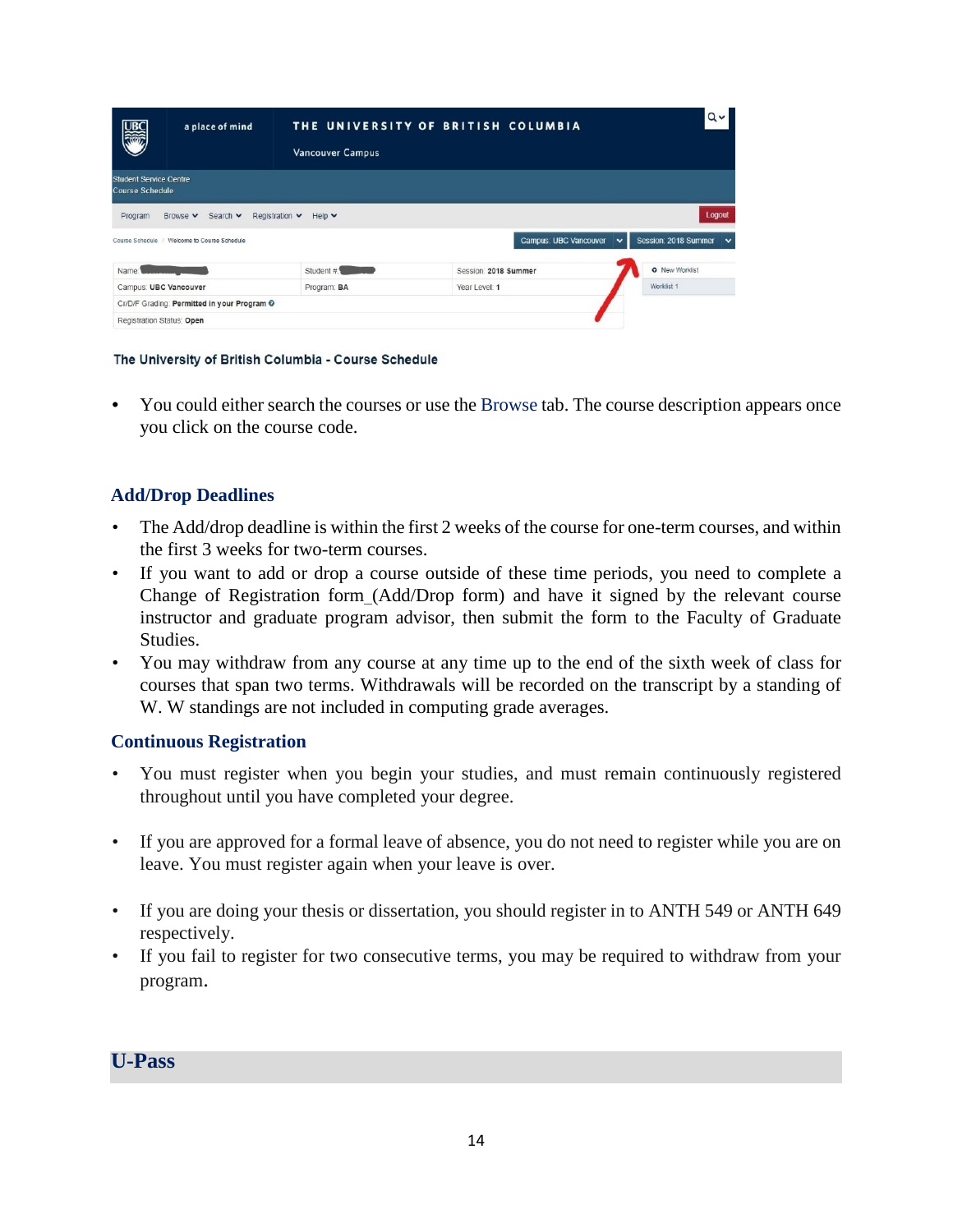- U-Pass BC provides unlimited bus, SeaBus, SkyTrain, and Canada Line transit services within Metro Vancouver.
- All UBC students are automatically enrolled in the U-Pass program.
- The U-Pass is valid on buses, Skytrain and Seabus. You can pick up your U-Pass from the UBC Carding Office located in the bookstore during bookstore. The U-Pass BC program currently costs \$41.00 per month and is assessed as part of your student fees.
- Students who live outside the boundaries of Metro Vancouver can apply for an exemption to the U-Pass program.

## **Tuition and Program Costs**

Please note that tuition fees vary for Canadian and international students. The fees for the year are also subject to adjustment and it is therefore important to regularly check the G+PS website for updates on student fees; [MA Program Costs](http://www.grad.ubc.ca/prospective-students/graduate-degree-programs/master-of-arts-anthropology#group-tuition) 

#### [PhD Program Costs](http://www.grad.ubc.ca/prospective-students/graduate-degree-programs/phd-anthropology#group-tuition)

Students pay their fees online through the Student Service Centre. Students who have an outstanding balance due on their fee account will encounter difficulties:

- interest accrues on outstanding balances, adding to the amount owed
- students are placed on "financial hold", restricting the ability to register in courses
- a student cannot obtain official transcripts or a degree certificate with an outstanding fee balance

## **Awards and Financial Aid**

**(https://anth.ubc.ca/graduate/graduate/)** 

## **Graduate Support Initiative Awards**

**[\(https://anth.ubc.ca/graduate/graduate/graduate-support-initiative-award/\)](https://anth.ubc.ca/graduate/graduate/graduate-support-initiative-award/)**

Students do not apply for GSI. Students will be notified by the Department if they are receiving GSI.

Criteria by which GSI funds will be allocated in the Department of Anthropology (after prior endorsement from the Faculty of Graduate Studies) are noted below: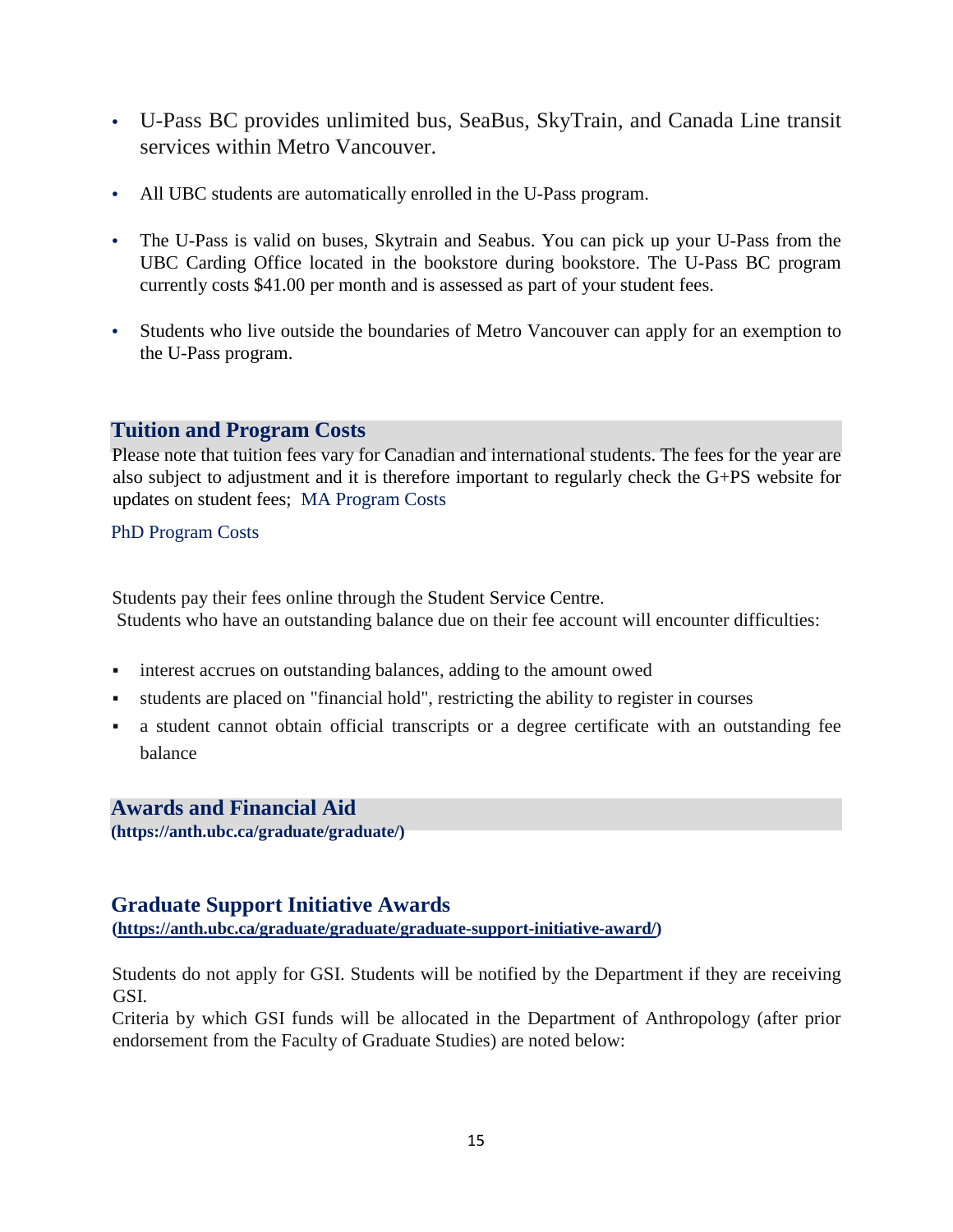- First priority of these funds will be given to students conducting fieldwork who have been advanced to candidacy and have no major funding (i.e. SSHRC or equivalent).
- Second priority of these funds will be given to incoming PhD students.

#### **SSHRC Graduate Scholarships**

[\(http://www.sshrc-crsh.gc.ca/funding-financement/programs](http://www.sshrc-crsh.gc.ca/funding-financement/programs-programmes/fellowships/doctoral-doctorat-eng.aspx)[programmes/fellowships/doctoraldoctorat-eng.aspx\)](http://www.sshrc-crsh.gc.ca/funding-financement/programs-programmes/fellowships/doctoral-doctorat-eng.aspx)

Applicants must complete the [SSHRC web-based form](https://webapps.nserc.ca/SSHRC/faces/logonFellowships.jsp) and submit only one application form, together with the required attachments.

The complete application package must be submitted to the graduate program by the graduate program's deadline (generally mid-September to early October.)

All SSHRC applicants applying through UBC do not need to submit a separate Affiliated Fellowships application. To be considered for criteria-based Affiliated Fellowships, students should submit [this checklist](https://www.grad.ubc.ca/sites/default/files/awards/awards_affiliated_criteria-based.docx) with their SSHRC application to the graduate program.

## **Vanier Canada Graduate Scholarships**

## (https://www.grad.ubc.ca/awards/vanier-scholarship)

Canadian and international students are eligible to be nominated for a [Vanier Scholarship,](https://www.grad.ubc.ca/awards/vanier-scholarship) which is valued at \$50,000 per year for up to three years.

Applications are prepared by the student and submitted using the [ResearchNet a](https://www.researchnet-recherchenet.ca/rnr16/LoginServlet)pplication system.

Transcripts for applicants are collected by graduate programs. We will need a complete set of **official** post-secondary transcripts.

- We may have some of your official transcripts on file already, kindly email us in advance to confirm that we have them.
- Please make sure that transcripts are legible and that the transcript key/legend is included.
- If the international transcripts are not presented in one of Canada's two official languages (English or French), please include a certified translation, separated from the original transcripts by a blank page.

Complete application guidelines including the content and the format of the required documents can be found [here.](http://www.vanier.gc.ca/en/nomination_process-processus_de_mise_en_candidature.html)

Once the application is submitted, students must inform the program through Anth.Grad@ubc.ca in order to be nominated.

For more information, please visit the [awards website:](https://www.grad.ubc.ca/awards/vanier-scholarship)

**Important note on Equity, Diversity and Inclusion**: The Vanier CGS program encourages equity, diversity and inclusion, as part of the Tri-Agency's broader commitment to excellence in research and research training in Canada. Resources for applicants, institutions, referees and the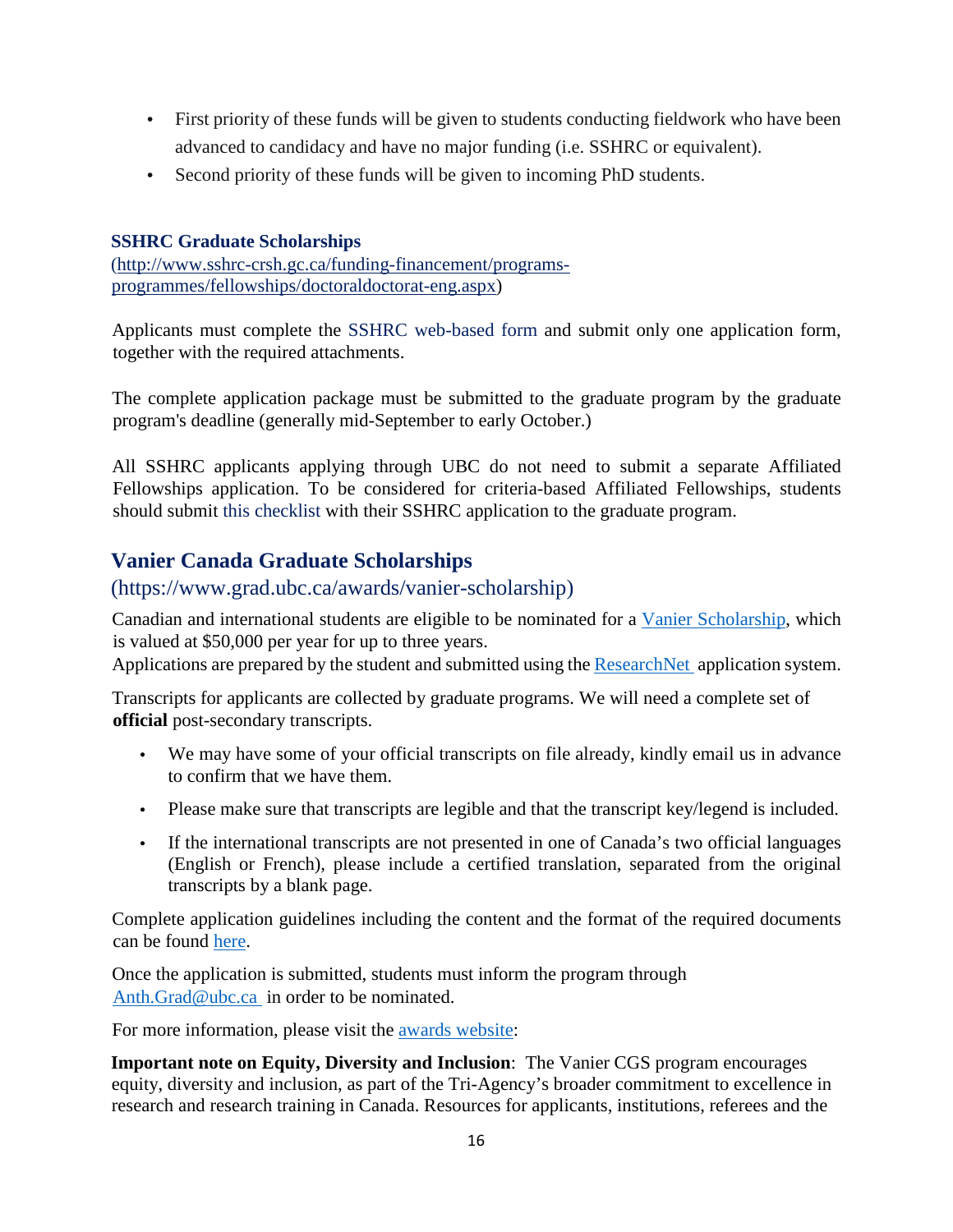selection committees are available at:

http://www.vanier.gc.ca/en/equity\_diversity\_inclusionequite\_diversite\_inclusion.html (Links to [an external site.\)Links to an external site..](http://www.vanier.gc.ca/en/equity_diversity_inclusion-equite_diversite_inclusion.html) Applicants are encouraged to review the resources before they begin writing their application.

Visit [this page](http://www.vanier.gc.ca/en/news-nouv_2018-19.html%20(Links%20to%20an%20external%20site.)Links%20to%20an%20external%20site.) [f](http://www.vanier.gc.ca/en/news-nouv_2018-19.html%20(Links%20to%20an%20external%20site.)Links%20to%20an%20external%20site.)or other Vanier CGS program news and reminders.

## **[Doctoral Fellowships](https://www.grad.ubc.ca/awards/four-year-doctoral-fellowship-4yf)**

[\(https://www.grad.ubc.ca/awards/four-year-doctoral-fellowship-4y](https://www.grad.ubc.ca/awards/four-year-doctoral-fellowship-4yf) [f\)](https://www.grad.ubc.ca/awards/four-year-doctoral-fellowship-4yf)

The Four Year Doctoral Fellowship (4YF) program will ensure UBC's best PhD, DMA, and MD. PhD students are provided with financial support of at least \$18,200 per year plus tuition for up to four years of their doctoral studies.

- Four Year Fellowships may be held by domestic and international students.
- 4YF holders are required to apply for other funding to maintain their eligibility for 4YF funding.
- 4YF holders who are Canadian citizens or permanent residents are required to apply each year for Tri-Agency funding. If they do not, they will forfeit their remaining 4YF funding.
- 4YF holders who are international students are not required to apply to the annual Affiliated Fellowship competition (held each fall), but they are eligible to do so if they wish to compete for Affiliated Fellowships with higher stipends (such as the Killam Doctoral Fellowship).
- In all cases, funding is subject to satisfactory academic progress.

## **Departmental Awards**

[\(https://anth.ubc.ca/graduate/graduate/departmental-awards/\)](https://anth.ubc.ca/graduate/graduate/departmental-awards/)

The departmental awards are adjudicated and assigned by the Department of Anthropology on a merit basis to students that meet the eligibility requirements for each individual award.

- Charles and Alice BORDEN Fellowship for Archaeology (\$13,850, with preference for archaeology of the Pacific Northwest). Further information on the award can be found [here.](https://secure.students.ubc.ca/enrolment/finances/awardssearch.cfm?page=search&session=2017W&campus=UBCV&level=All&ID=409)
- Michael AMES Scholarship in Museum Studies (\$3,900). Further information about the award can be found [here.](https://secure.students.ubc.ca/enrolment/finances/awardssearch.cfm?page=search&session=2017W&campus=UBCV&level=All&ID=1296)
- Francis REIF Scholarship (\$3,250, for work on Indigenous Art of the Pacific Northwest). Further details about the award can be found here.
- SENTINEL Prize in Anthropology (\$700). Details about the award can be found here.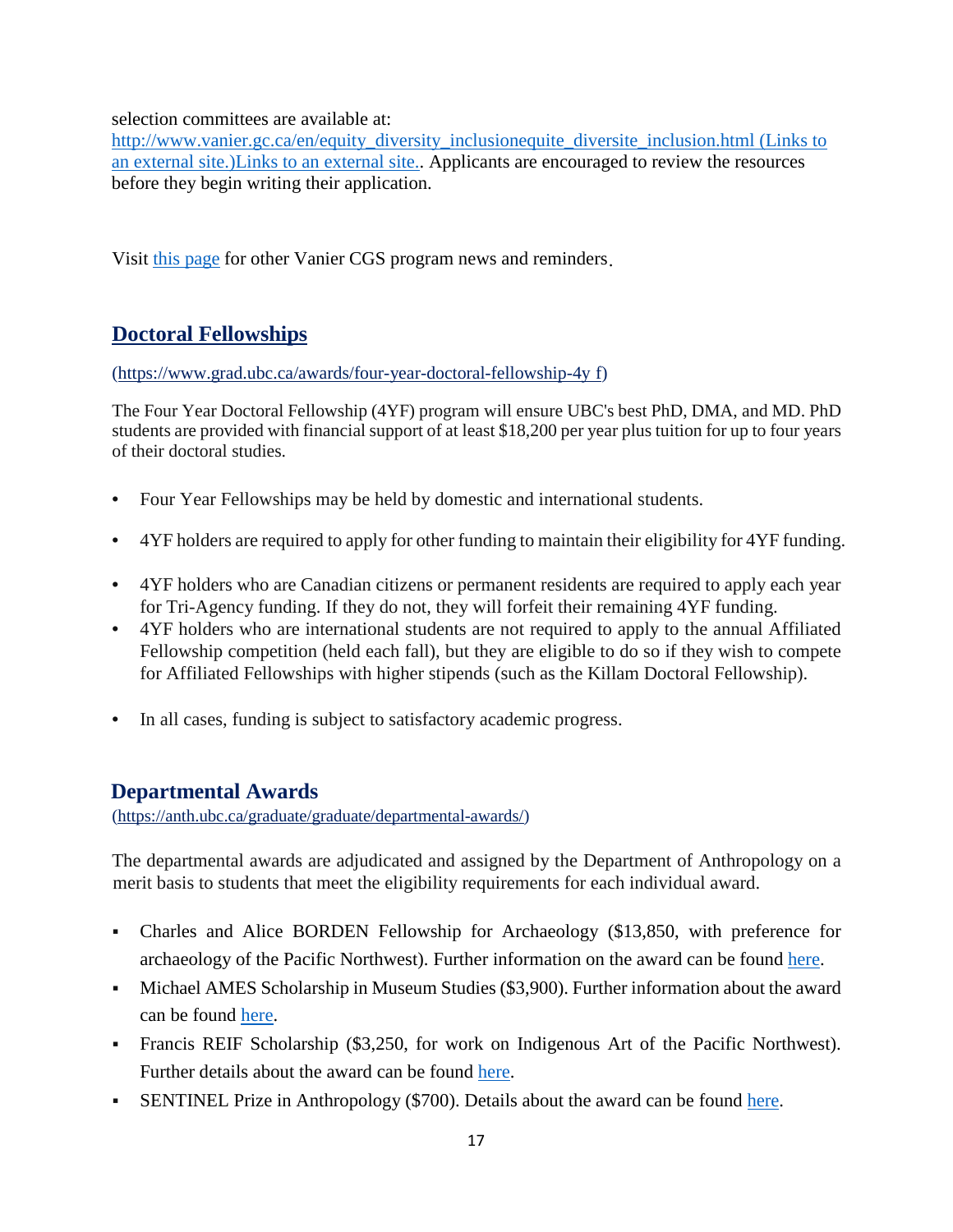Wilson DUFF Memorial Scholarship (\$1,200, for work on Indigenous History and Culture). Further information about the award can be found here.

### Frequently Asked Questions-Graduate Awards

Before contacting Graduate Awards staff directly, please (i) review the answers to the following Frequently Asked Questions and (ii) review the information provided on the Graduate Awards website [\(www.grad.ubc.ca/awards\)](http://www.grad.ubc.ca/awards)

#### **1. How will I receive my award funding?**

Award funding is paid via Student Service Centre(notifications of award offers will be sent to you by email).

An email confirming electronic funds transfer or cheque being available for pick-up will be sent to the student. Cheques can be picked up at Brock Hall (photo identification is required).

#### **2. [Do I have to pay my tuition and fees, or will my awards pay them for me?](https://www.grad.ubc.ca/scholarships-awards-funding/awards-faq#FAQ-panel_pane_3-2)**

SSC award payments are first applied against any outstanding tuition and student fees and the surplus is paid to the student. Please note that tuition awards do not cover student fees.

#### **3. [What happens if I register late?](https://www.grad.ubc.ca/scholarships-awards-funding/awards-faq#FAQ-panel_pane_3-3)**

We cannot assign or activate any award funding until you are registered as a full-time graduate student for the funding period. If you register a week before the term start date or later, please send a note to the appropriate Graduate Awards staff member so they will know to proceed with setting up your awards.

#### **4. What awards can I apply for?**

The [Graduate Awards website](https://www.grad.ubc.ca/scholarships-awards-funding) lists many upcoming funding opportunities. Each entry provides key information about the funding opportunity, including the application deadline and info about how to apply.

#### **5. [Who do I talk to about bursaries, loans, and other needs-based funding \(including](https://www.grad.ubc.ca/scholarships-awards-funding/awards-faq#FAQ-panel_pane_3-5)  [financial emergencies\)?](https://www.grad.ubc.ca/scholarships-awards-funding/awards-faq#FAQ-panel_pane_3-5)**

Please visit enrolment services for contact information about financial emergencies, loans and bursaries;

(https://students.ubc.ca/enrolment/finances/funding-studies)

#### **6. [What if I need to contact Graduate Awards?](https://www.grad.ubc.ca/scholarships-awards-funding/awards-faq#FAQ-panel_pane_3-6)**

The best way to contact Graduate Awards staff is by email. When sending an email, please include your name, student number and details about the award you have questions about (award name and/or number).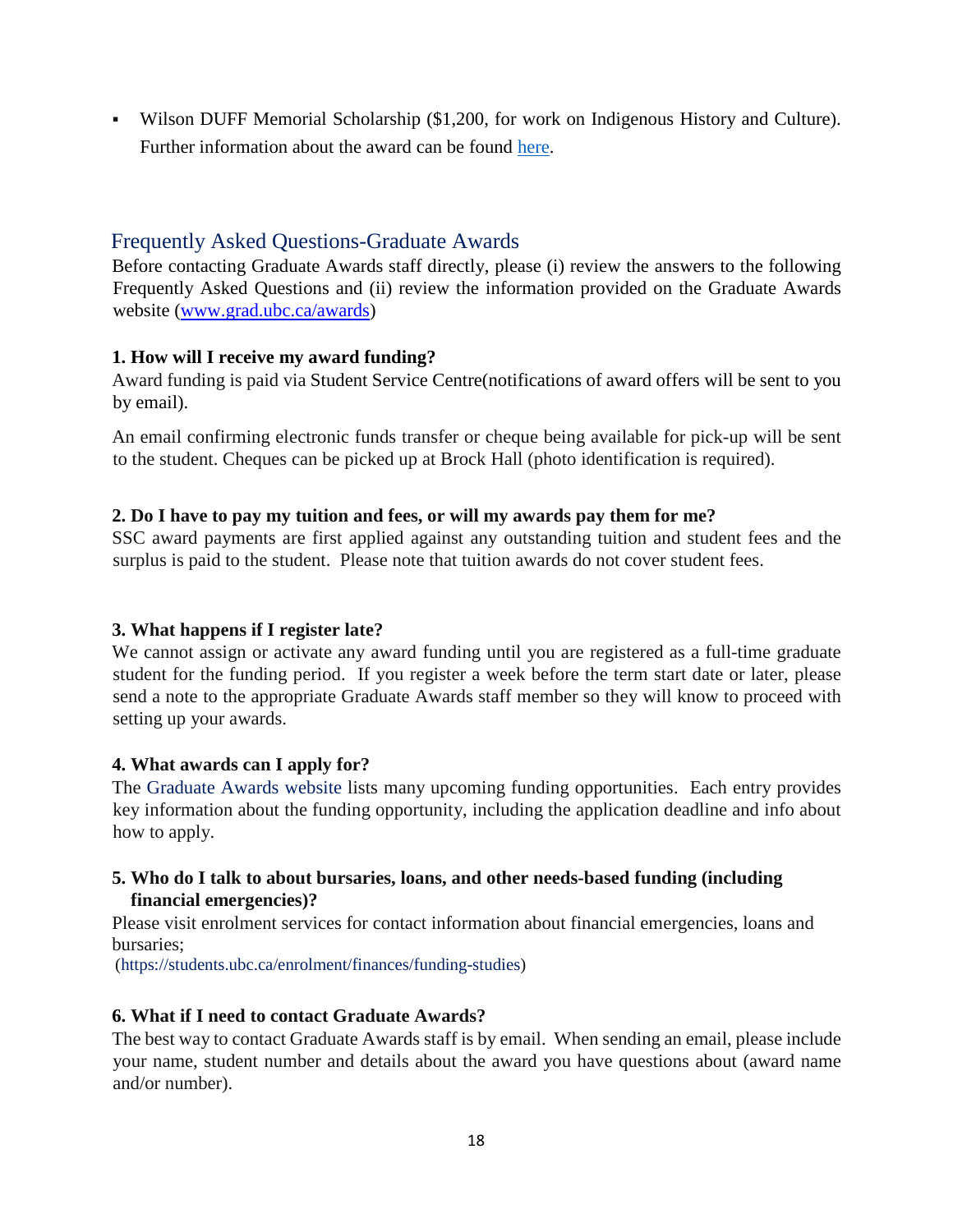- Angela Rizzo (ARTS excluding PSYC, LAW): angela.rizzo@ubc.ca
- Marija Zimonja (International Tuition Award, 4YF tuition, and Science GSI tuition for PhD students): marija.zimonja@ubc.ca
- General inquiries: graduate.awards@ubc.ca

#### **Teaching Assistantships (TA)**

(https://anth.ubc.ca/graduate/teaching-assistanceships-info-for-tas/)

- Teaching Assistantships (TA) are coordinated and administered at the departmental level.
- TAs usually work an average of twelve hours a week for a total of 192 hours per term. Pay rates are negotiated by the TA Union (CUPE 2278).
- The call for TA position for each Winter session (September 1st to April 30th) is posted around February or March of each year. Successful TA applicants are notified sometime in June or July.

#### How to apply:

- Prospective Anthropology graduate students who wish to be considered for a TA position in their incoming year should submit a [TA application form](https://anth.sites.olt.ubc.ca/files/2018/04/TA-Application-Form-2018_writable_web.pdf) and two (2) TA [recommendation](https://anth.sites.olt.ubc.ca/files/2018/04/TA-Rec-Form-2018_writable_web.pdf)  [forms](https://anth.sites.olt.ubc.ca/files/2018/04/TA-Rec-Form-2018_writable_web.pdf) [w](https://anth.sites.olt.ubc.ca/files/2018/04/TA-Rec-Form-2018_writable_web.pdf)ith their admission application package.
- Current Anthropology grad students who have not previously held a TA position within the department should submit a [TA application form a](https://anth.sites.olt.ubc.ca/files/2018/04/TA-Application-Form-2018_writable_web.pdf)nd two (2) TA [recommendation forms](https://anth.sites.olt.ubc.ca/files/2018/04/TA-Rec-Form-2018_writable_web.pdf) to the Graduate Office no later than March 31st of each year.
- Current Anthropology Grad students who have held a TA position within the department do not need to submit an application, but they need to notify the department that they would like to be considered for a position.

#### **Please note:**

Guaranteed hiring preference extends for only up to 2 consecutive Teaching Years for MA students and 5 Teaching Years for PhD students. You will not be considered a priority candidate if you have already met these conditions.

#### When offered TA position:

- You must complete th[e](https://bullyingandharassment.ubc.ca/training-events/) [Bullying and Harassment](https://bullyingandharassment.ubc.ca/training-events/) and [Privacy Matters t](https://privacymatters.ubc.ca/fundamentals-training)rainings.
- You must submit the [TA Duties and Hours Form](https://anth.sites.olt.ubc.ca/files/2018/04/TA-Duties-and-Hours-2018_web.pdf) [e](https://anth.sites.olt.ubc.ca/files/2018/04/TA-Duties-and-Hours-2018_web.pdf)ach term.
- If your TA duties conflict with the deadlines for your courses or with other academic work, notify your own instructor (or supervisor) and the instructor of the course you are TAing in order to work out a solution.
- If you are an international student and are appointed as a TA, or offered another type of employment on campus, you require an employment authorization (work permit).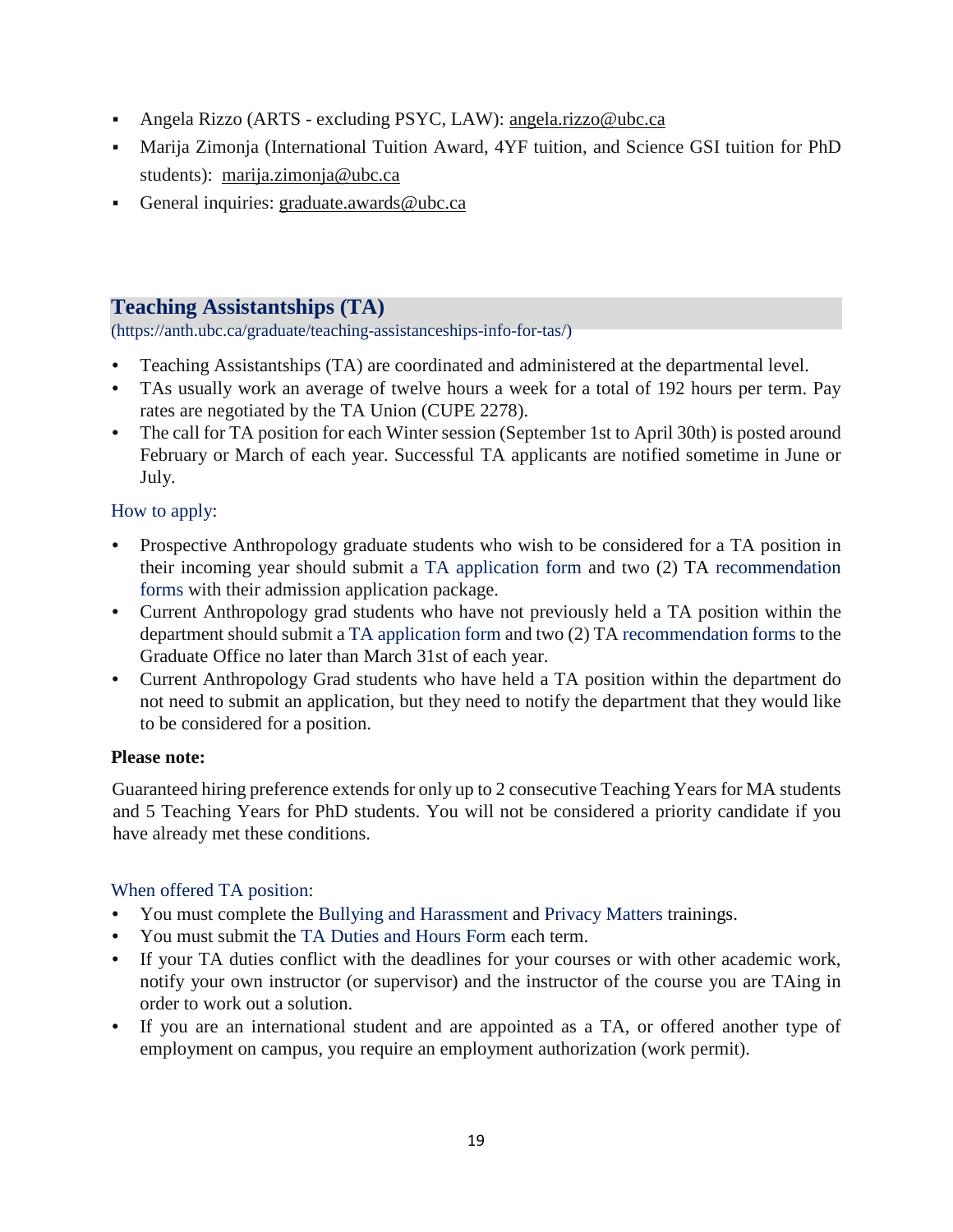## **Graduate Research Assistantships (GRA)**

Some professors are able to provide Research Assistantships (RA) from their research grants to support full-time graduate students studying under their direction.

The duties usually constitute part of the student's graduate degree requirements and the entire stipend is considered a scholarship. The stipend is normally paid semi-monthly through UBC Payroll.

Appointments may be for any specified period satisfactory to the grantee and the professor. Transfers from one degree program to another, or from one supervisor to another, may affect the payment of GRAs.

## **Program Extensions**

(https://www.grad.ubc.ca/current-students/managing-your-program/program-extensions)

There is a five-year time limit for the completion of a master's program and a six-year time limit for the completion of a doctoral program.

A request for a one year extension will be received favorably if it is fully justified and supported by the student's Graduate Program Advisor:

- A student should discuss the possibility of an extension with his or her Supervisor and Graduate Advisor.
- Requests should include
	- a) A completed [Request for Extension](https://www.grad.ubc.ca/sites/default/files/forms/extension_to_program.pdf) [f](https://www.grad.ubc.ca/sites/default/files/forms/extension_to_program.pdf)orm
	- b) A memo from the supervisor or graduate advisor justifying the request for extension
	- c) A written report from the last Supervisory Committee meeting
	- d) A schedule (Extension Timeline) showing how the program will be completed in the extension period requested.

Fees are assessed for students on extension.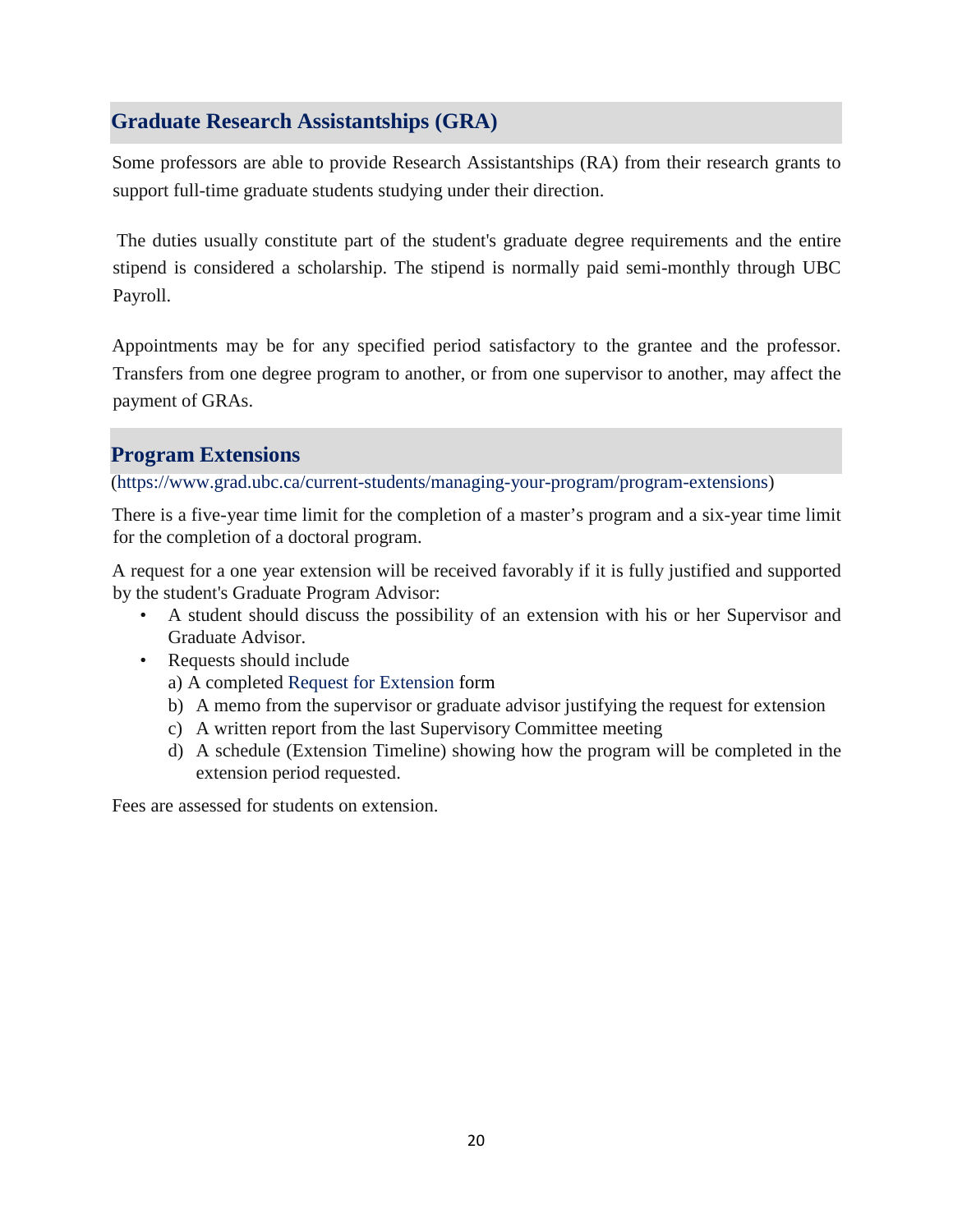## **Leave of Absence**

- The Faculty of Graduate and Postdoctoral Studies allows leaves of up to 12 months for MA students and up to 24 months for doctoral students for personal, parental or medical reasons.
- Leave requests must be submitted by the Graduate Advisor and reviewed by the Dean of Graduate Studies.
- Students must request a leave of absence **before** the date on which the leave will start. Retroactive leaves will only be approved in highly exceptional cases.

#### **Procedure**:

- Student discusses leave of absence with supervisor and supervisory committee and sends written request for leave.
- **Program completes the [Request for Leave of Absence](https://www.grad.ubc.ca/sites/default/files/forms/leave_of_absence.pdf) [f](https://www.grad.ubc.ca/sites/default/files/forms/leave_of_absence.pdf)orm**
- Student, supervisor and graduate program advisor sign the form indicating their approval.
- **Program sends the form to the Faculty of Graduate and Postdoctoral Studies.**

Graduate students with substantial parenting responsibilities for a newborn or newly adopted child under the age of six may apply for an eight-week parental accommodation period.

Students must inform their programs of their intent to return from a leave of absence prior to recommencing their studies.

Time spent on leave of absence is not counted as part of the allowed time to complete a degree.

If you or your supervisor feel you require a leave, please review the Faculty of Graduate and Postdoctoral Studies' [leave policies.](https://www.grad.ubc.ca/faculty-staff/policies-procedures/leave-status)

#### **Awards while on Leave Status**

Award holders are not eligible to receive award payments while on approved academic leave from their program. Please advise Graduate Awards to arrange for the suspension of your award payments until your return from on-leave status.

Students who hold external fellowships that allow paid leaves of absence, should contact the funding agency and the Faculty of Graduate and Postdoctoral Studies to request a paid leave of absence well in advance of the leave start date.

Conditions for paid leave of absence differ between funding agencies. Students should refer to the relevant funding agency's website for further information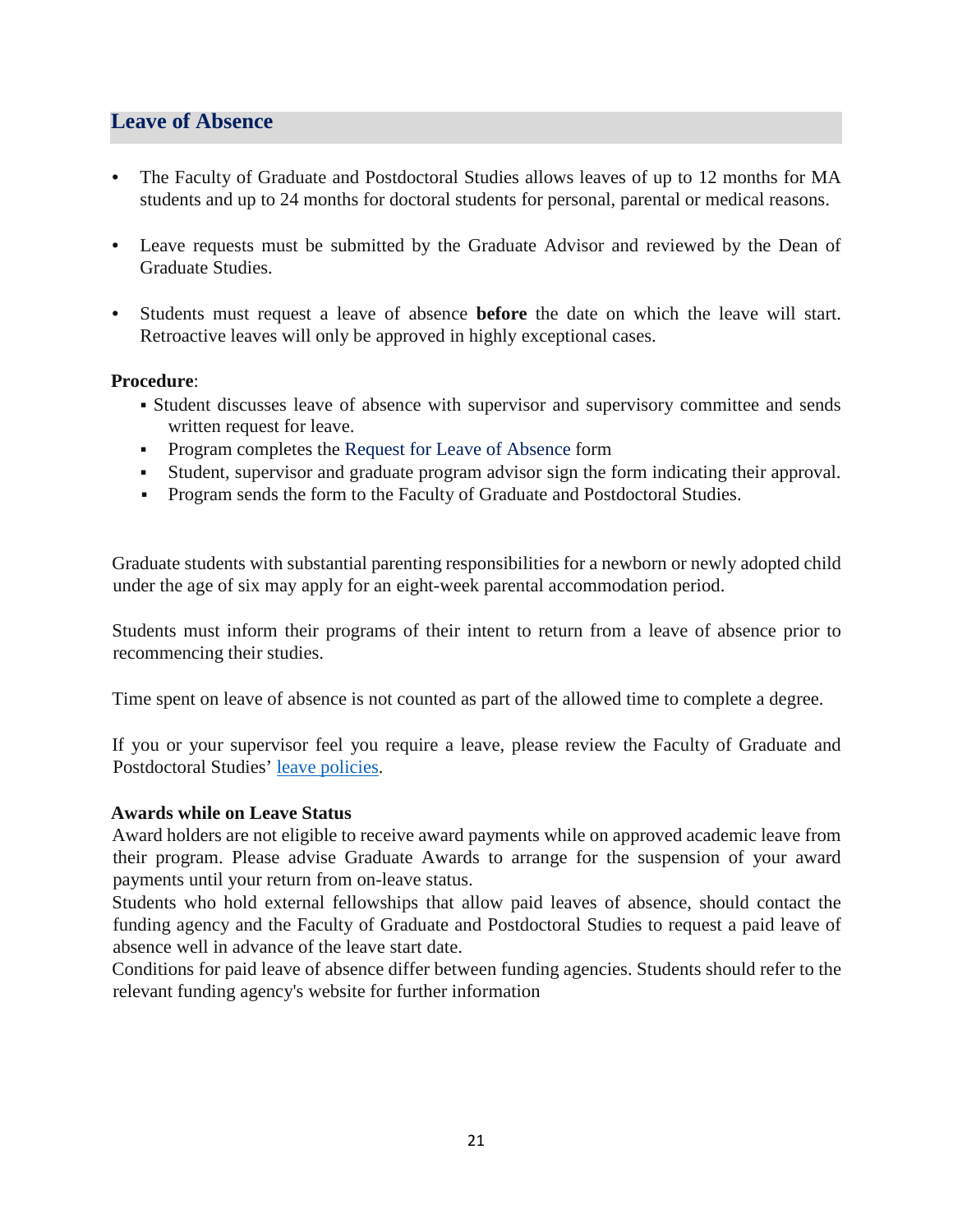## **Submitting Final Thesis to CIRcl**e

[\(https://www.grad.ubc.ca/current-students/final-dissertation-thesis-submission/final](https://www.grad.ubc.ca/current-students/final-dissertation-thesis-submission/final-submission-instructions)[submissioninstructions\)](https://www.grad.ubc.ca/current-students/final-dissertation-thesis-submission/final-submission-instructions)

Steps to submit your thesis:

- 1. **Download and complete the following forms** from the Graduate Studies website:
	- [Dissertation Approval form](https://www.grad.ubc.ca/forms/doctoral-dissertation-approval) (doctoral students only)
	- [Thesis Approval form](https://www.grad.ubc.ca/forms/masters-thesis-approval) [\(](https://www.grad.ubc.ca/forms/masters-thesis-approval)master's students only)
	- [Electronic Thesis/Dissertation Submission Cover Sheet](https://www.grad.ubc.ca/forms/thesis-dissertation-submission-cover-sheet)

When you have completed your thesis defence and any changes required by the examining committee, your supervisor and committee member(s) will sign the Thesis or Dissertation Approval form.

2. **Submit the completed forms** to the **Faculty of Graduate and Postdoctoral Studies.** You can submit in person or by mail, but **please submit ALL the forms at the same time.** You can also scan the forms and send them to graduate.thesis@ubc.ca.

If you are sending forms by mail or courier, please send them to this address:

Thesis Section, UBC Faculty of Graduate and Postdoctoral Studies, 170-6371 Crescent Road, Vancouver, BC, V6T 1Z2 Canada

**Please send your forms ahead of your planned submission date**. Your cIRcle account cannot be activated until Graduate Studies has received your thesis forms.

- 3. **Set up your cIRcle account** by going to the [UBC Library cIRcle User Registration](https://circle.ubc.ca/register) [p](https://circle.ubc.ca/register)age. See [cIRcle Instructions](https://www.grad.ubc.ca/current-students/final-dissertation-thesis-submission/circle-instructions) [f](https://www.grad.ubc.ca/current-students/final-dissertation-thesis-submission/circle-instructions)or more details. Once you have created your cIRcle account, you will be sent an email message that allows you to **set your password.**
- 4. **IMPORTANT:** After setting your password, **send an email to**:graduate.thesis@ubc.ca to request that your account be activated. **You must include your name and email address in the body of the email.** You will be notified when your account has been activated and you are able to submit your thesis. **Please send the email AFTER you have submitted your forms**, as your account cannot be activated until the forms have arrived at the appropriate Grad Studies office.
- 5. **Convert your thesis to a single non-secured PDF file**. The PDF file must be compatible with Adobe Acrobat version 5, and **must not be in "secured" format or password-protected**. cIRcle does not accept secured or password-protected PDFs due to access and preservation concerns. If you have questions, please [contact the cIRcle staff.](http://circle.ubc.ca/contact-us/#Questions_about_submitting_a_thesis_or_dissertation)

**Name the file using the following format**, all lower case:

ubc\_gradyear\_gradmonth\_lastname\_firstname.pdf Example:

ubc\_2016\_september\_houdini\_harry.pdf

**Your grad month is the month in which your degree will formally be conferred by Senate. It will be either February, May, September, or November**. It might not be the same as the month in which you will be attending Congregation (convocation ceremonies), as Congregation is only held in May and November.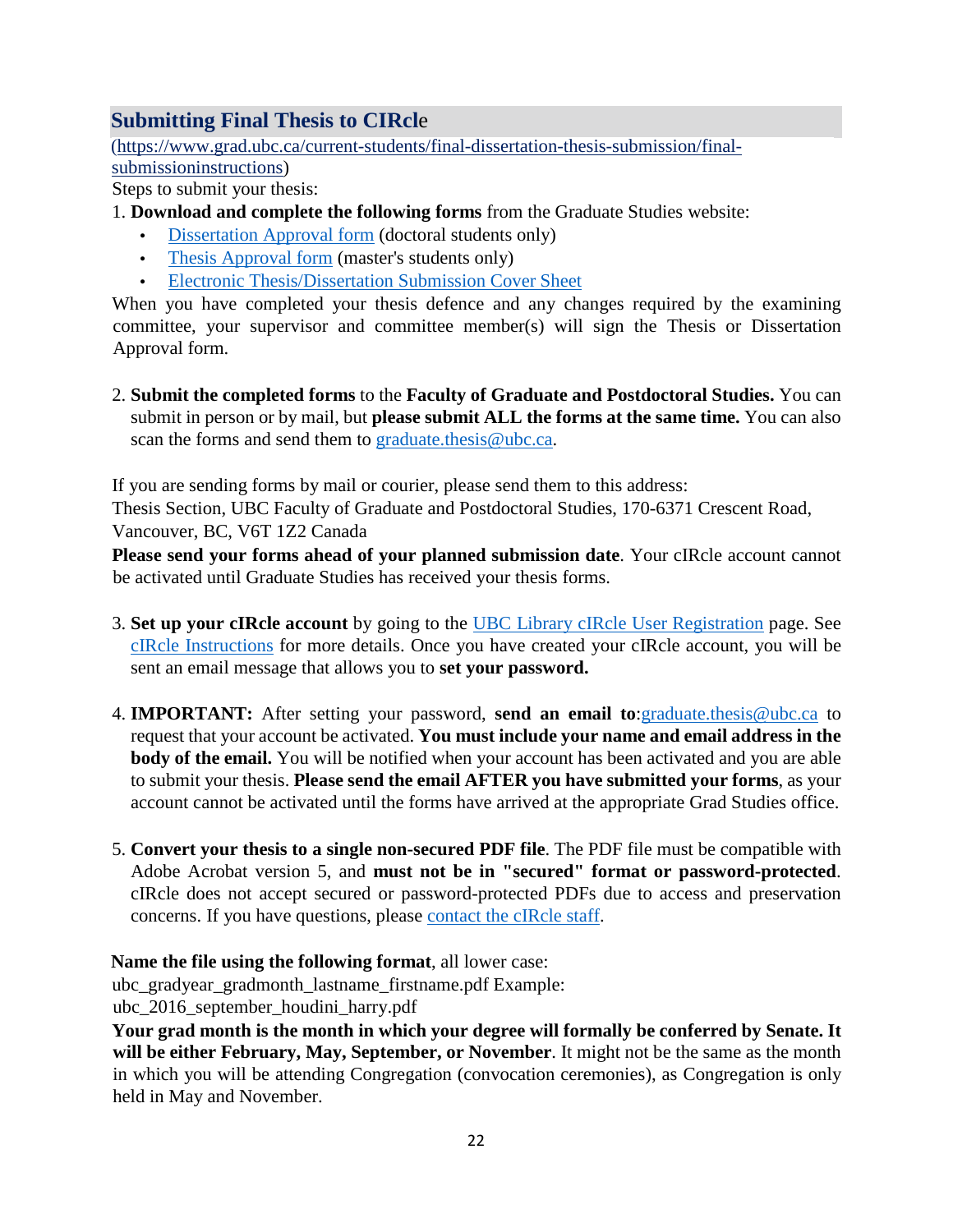#### **IMPORTANT: Ensure that there are no spaces in your file name; use underscores instead. The file name must be all lower case.**

6. **Submit your thesis to cIRcle.** Your thesis will be reviewed and you will be notified by email if any changes need to be made.

Submit to the collection "Electronic Theses and Dissertations (ETDs) 2008+". Do NOT submit to the "Graduate Research [non-thesis]" collection. *\*Submit PDF that was approved by the MARC reader*

**Graduation**

Students in the Faculty of Graduate and Postdoctoral Studies can have degrees awarded on any one of four dates in a given year, in February, May, September, and November There are important tasks you have to complete in order to graduate:

- 1. **Apply to graduate through SSC.** This is mandatory for your degree to be conferred regardless of whether or not you plan to participate in the scheduled ceremonies.
- 2. Make sure that your thesis or dissertation has been submitted to the Faculty of Graduate and Postdoctoral Studies.
- 3. Make sure that all courses you have taken have a grade entered for them. If you have any missing grades, please connect with the instructor of the course. Once you have passed ANTH 549, please inform Lorie Lee (Graduate Program Assistant) to update your grade.
- 4. Make sure your UBC financial account is settled. You will not receive a diploma or be able to order transcripts with an outstanding balance of fees.
- 5. If you are a doctoral student, submit your doctoral citation.

For questions about applying to graduate, please contact graduation@ubc.ca.

## **Community and Support**

## **Anthropology Graduate Studies Committee (AGSC)**

The Anthropology Graduate Studies Committee (AGSC) is made up of the Graduate Advisor, three additional faculty members and two student representatives.

The AGSC is responsible for admissions, adjudicating awards, and oversight of students' progress. Two graduate students, representing Anthropology MA and PhD students respectively, sit on the AGSC. Representatives are treated as full voting participants in these meetings except on matters concerning individual graduate students. The graduate representatives must leave the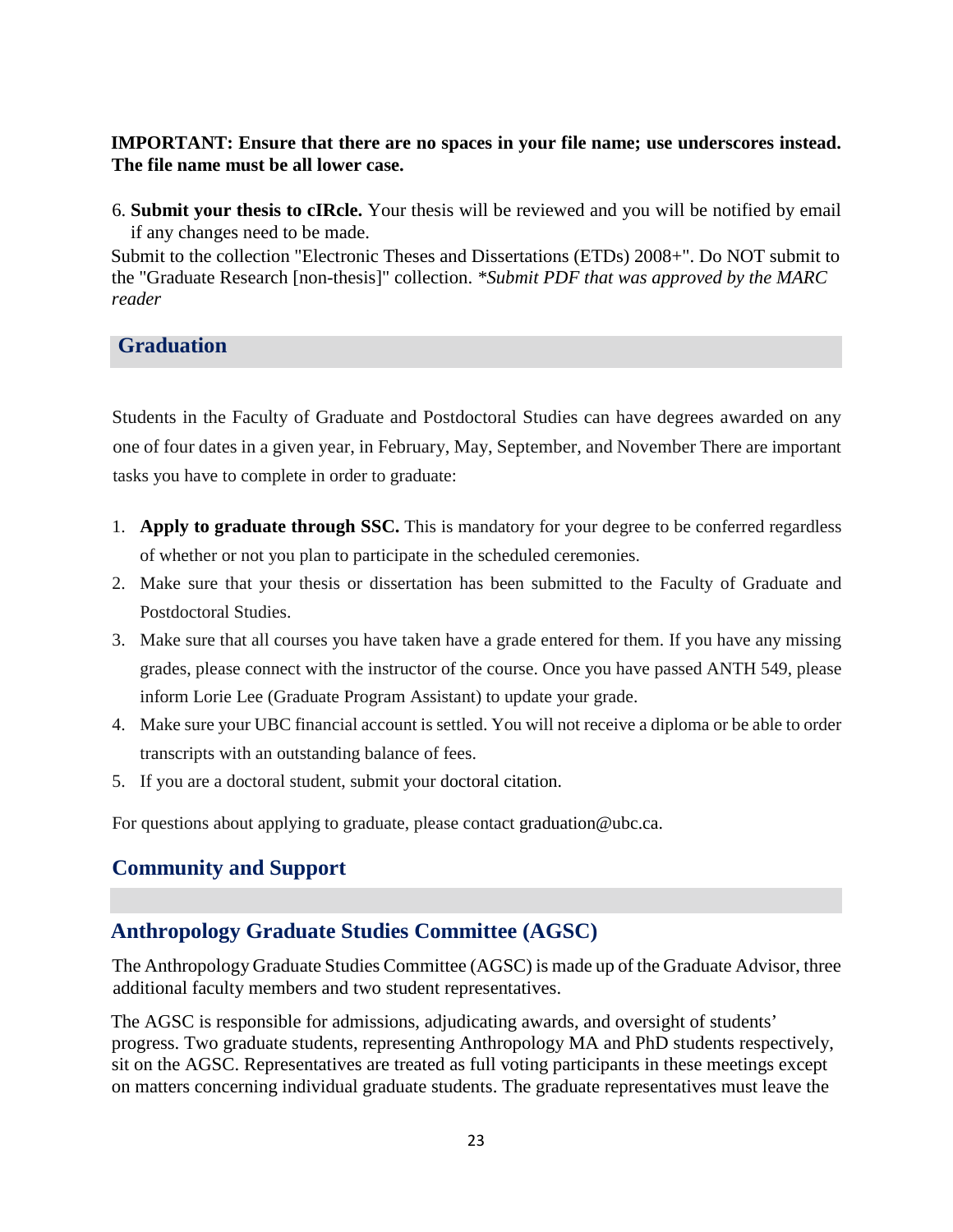meetings when such discussions take place (usually during the latter portion of AGSC meetings and the May Department meeting).

**Please note**: student concerns about supervision and about the program in general should be brought up with the AGSC.

## **Anthropology Graduate Student Association**

The Anthropology Graduate Student Association (AGSA) is a student collective formed originally as a joint unit between graduate students from Sociology and Anthropology. The association is responsible for managing student affairs, organizing social activities, and articulating graduate students' interests to the department and the university as a whole. AGSA fields representatives as voting members on several department and campus committees, and liaises with other organizations on campus. A new group of student representatives are appointed each year.

For more information, please contact the AGSA here: [anth.agsa@ubc.ca](https://www.mail.ubc.ca/owa/Anth.Head@ubc.ca/redir.aspx?C=wkSZ9yI0Yfr1DI6asQ0d2bUnSNzSpqh5stv-LNA5C22UKMd-A-fTCA..&URL=mailto%3aanth.agsa%40ubc.ca) Read old blog entries written for Anthropology students [here](https://ubcanthgrads.wordpress.com/)

## **Graduate Student Society**

The graduate student society (GSS) advocates for, promotes, and protects the academic, social, intellectual, cultural and recreational interests of its members.

Their programs include;

- 1. [Programs and events-T](http://gss.ubc.ca/events/)hroughout the year, GSS organizes various professional development workshops, recreational classes, social events and day trips, often with discounted rates for graduate students.
- 2. [Health and dental plan-T](http://gss.ubc.ca/health-dental/)he AMS/GSS health and dental plan is a student-specific extended health and dental plan that covers expenses not covered by the BC Medical Services Plan (MSP), such as prescription drugs, vision care, dental care, dental care, travel health coverage, health practitioners etc.
- 3. [Premium Assistance Fund-T](http://gss.ubc.ca/premium-assistance-fund/)he AMS/GSS health plan premium assistance fund helps students pay for the AMS/GSS Health & Dental plan fee on a need basis.
- 4. [Advocacy-T](http://gss.ubc.ca/advocacy/)he GSS Advocates are graduate students who provide confidential assistance to individual graduate students who are experiencing difficulties with their supervisors, advisors, program, faculty or the University. Confidential assistance is also available for personal and financial issues.

## **Contact Information**

To contact the Department of Anthropology, Graduate Program: